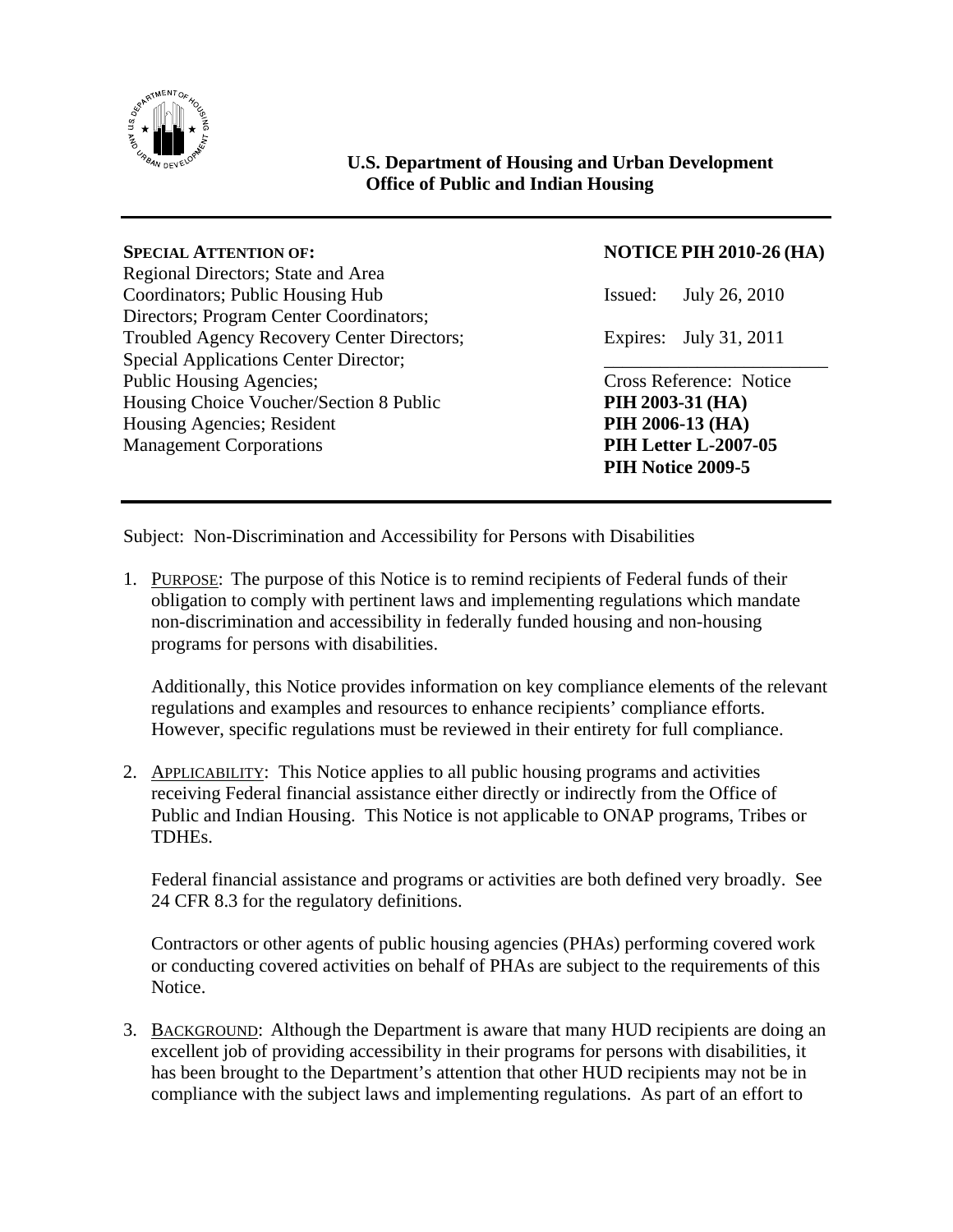achieve maximum compliance, this Notice will serve to emphasize the importance of compliance.

4. NOTIFICATIONS: It is recommended that PHAs and other recipients of Federal PIH funds provide this Notice to all current and future contractors, agents and housing choice voucher program owners participating in covered programs/activities or performing work covered under the above laws referenced below and implementing regulations.

## **I. STATUTORY/REGULATORY REQUIREMENTS**

Some statutory and regulatory provisions overlap others. Where there is a conflict, the most stringent provision applies including any state or local laws/regulations/codes which may be more stringent than Federal requirements.

#### **A. SELF-EVALUATIONS/NEEDS ASSESSMENTS/TRANSITION PLAN**

[1](#page-1-0). Section 504 of the Rehabilitation Act of 1973 (Section  $504<sup>1</sup>$ ; Title II of the Americans with Disabilities Act of 1990  $(ADA)^2$  $(ADA)^2$ : Initially, with the issuance of the Section 504 implementing regulations at 24 CFR Part 8 on June 2, 1988, PHAs were required to conduct needs assessments and develop transition plans to address the identified needs of residents and applicants with disabilities. The transition plan and the needs assessment are required to be available for public review pursuant to 24 CFR  $\S$  8.25(c).

Likewise, PHAs were required to conduct a self-evaluation their current policies and practices to determine whether, in whole or in part, they do not or may not meet the requirements of Section 504. PHAs must then modify any policies and practices that do not meet the requirements and take appropriate corrective steps to remedy the discrimination revealed by the self-evaluation. See 24 CFR § 8.51.

The Department's Office of Fair Housing and Equal Opportunity (FHEO) will continue, as a matter of routine, to request copies of any self-evaluations, needs assessments or transition plans in every compliance review and complaint investigation conducted of a HUD recipient. These documents may also be reviewed by other HUD offices in conjunction with funding applications and in addressing noncompliance issues that may arise. In addition, effective January 26, 1992, Title II of the ADA required PHAs to conduct a self-evaluation of their current services, policies and practices. *See* 28 CFR §§ 35.105 and 35.150 (d).

PHA-Plan regulations pursuant to the U.S. Housing Act of 1937 at 24 CFR §  $903.7(a)(1)(ii)$  require the submission of a statement addressing the housing needs of low-income and very low-income families, including such families with disabilities, who reside in the jurisdiction served by the PHA and families who are on the public housing and housing choice voucher program waiting list.

<sup>&</sup>lt;u>1</u> 29 U.S.C. § 794; 24 CFR Part 8

<span id="page-1-1"></span><span id="page-1-0"></span><sup>&</sup>lt;sup>2</sup> 42 U.S.C. §§ 12101 <u>et seq</u>.; 28 CFR Part 35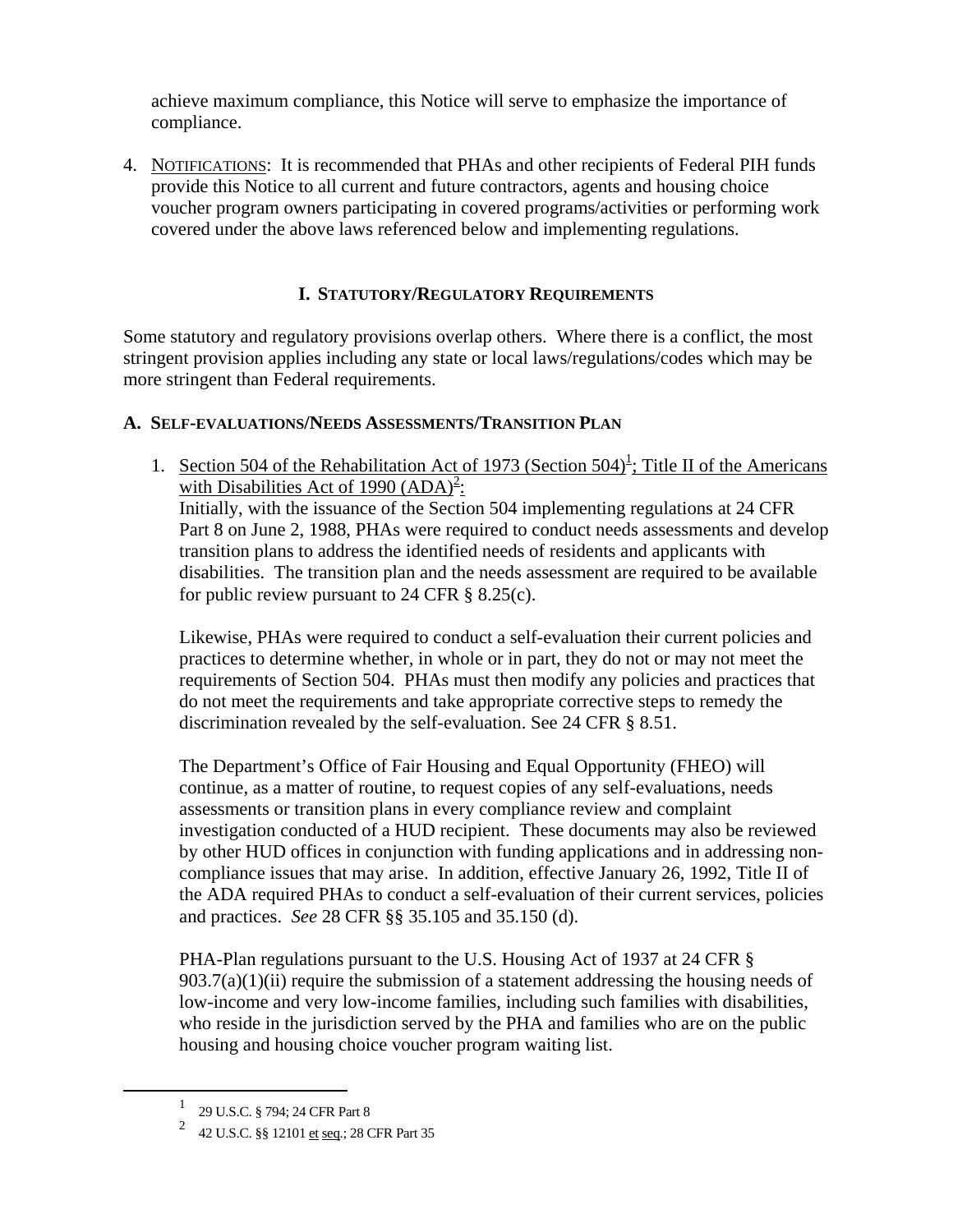Additionally, to ensure continued compliance with Section 504 and Title II of the ADA, PHAs are encouraged to conduct needs assessments and self-evaluations, at least yearly, working with persons/residents with disabilities and local advocacy groups for persons with disabilities. (s*ee* 24 CFR §§ 8.25(c) and 8.51 for additional information). Transition plans should be updated as a result of such needs assessments and self-evaluations. The transition plan must be made available for public review.

#### **B. SECTION 504/24 CFR 8 – MAJOR PROVISIONS**

[*see* <http://www.hud.gov/offices/fheo/disabilities/504keys.cfm>]

- 1. New Construction [see 24 CFR § 8.22 (a) and (b)]. A minimum of 5 percent of the total dwelling units, or at least one unit (whichever is greater), must be made accessible for persons with mobility impairments. An additional minimum of 2 percent of the units, or at least one unit (whichever is greater) must be made accessible for persons with hearing or vision impairments. In circumstances where greater need is shown, HUD may prescribe higher percentages than those listed above. [see 24 CFR 8.22(c).] Accessible units must be on an accessible route from site arrival points and connected by an accessible route to public and common use facilities located elsewhere on the site. Also, see visitability recommendations in Section I. of this Notice.
- 2. Calculating the Required 5% and 2%. PHAs and all other HUD recipients must calculate and provide the proper number of accessible units consistent with the applicable requirements of Section 504. As noted above for New Construction, 24 CFR § 8.22 (b), requires a minimum of 5 percent of the total dwelling units be made accessible for persons with mobility impairments. An additional 2 percent of the total units must be made accessible for persons with hearing or vision impairments.

For example, if a recipient newly constructs a 41-unit development, 24 CFR § 8.22 (b), requires a minimum of 5 percent of the total dwelling units be made accessible for persons with mobility impairments. That is 41 total units  $x$  5 percent = 2.05 accessible units. However, to provide the minimum of 5 percent requires that any fraction of a whole number, in this example .05 units, be rounded up to 3 units. If the recipient instead rounded the fraction down to 2 units (2 accessible units  $\div$  $41$ total units  $= 4.8$  percent), the recipient would not comply with the requirement that there be a minimum of 5 percent.

Since 24 CFR § 8.22 (b) requires an additional 2 percent of the total units be made accessible for persons with hearing or vision impairments, the recipient must provide one such unit as prescribed by the regulation because 41 total units  $x$  2 percent = .82 such units.

This method of calculating the required number of accessible units also applies to developments subject to the Substantial Alterations requirements of 24 CFR § 8.23 (a).

3. Substantial Alterations [see 24 CFR § 8.23 (a)]. If alterations are undertaken to a project that has 15 or more units and the cost of the alterations is 75 percent or more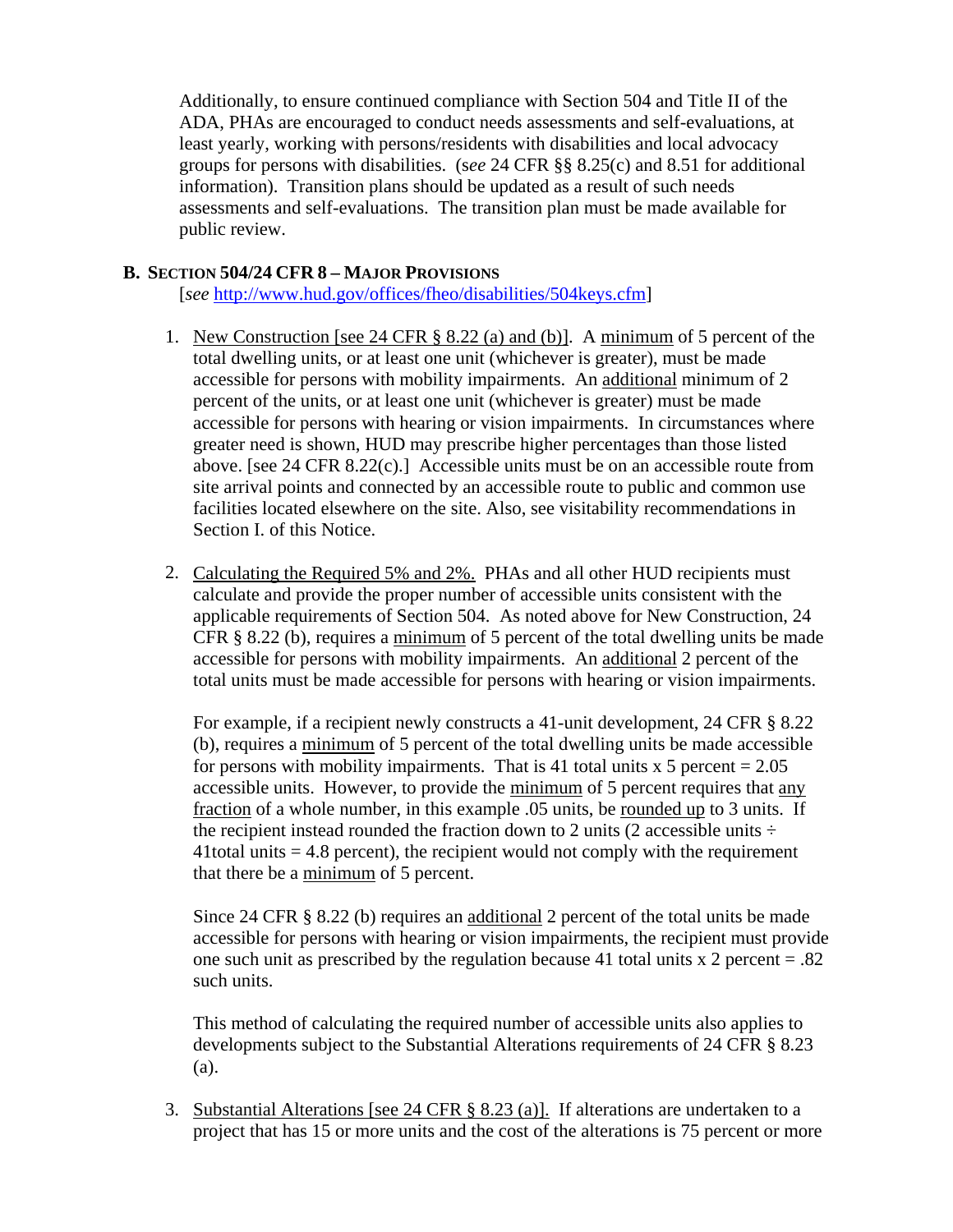of the replacement cost of the completed facility, then the provisions of 24 CFR 8.22 (a) and (b) for new construction apply, with the sole exception that load bearing structural members are not required to be removed or altered. If alterations of single elements or spaces of a dwelling unit when considered together, amount to an alteration of a dwelling unit, the entire dwelling unit shall be made accessible. Once 5 percent of the dwelling units in a project are readily accessible to and usable by individuals with mobility impairments, then no additional elements of dwelling units or entire dwelling units are required to be accessible under this paragraph.

- 4. Other Alterations [see 24 CFR § 8.23 (b)]. When other alterations are undertaken, including, but not limited to modernization, such alterations are required to be accessible to the maximum extent feasible, up until a point where at least 5 percent of the units in a project are accessible unless HUD prescribes a higher number or percentage pursuant to 24 CFR § 8.23 (b)(2). PHAs should also include up to 2 percent of the units in a development accessible for persons with hearing and vision impairments. See 24 CFR. § 8.32 (c) for exception regarding removing or altering a load-bearing structural member. (Note: these exceptions do not relieve the recipient from compliance utilizing other units/buildings/developments or other methods to achieve compliance with Section 504.)
- 5. Adaptable Units: Section 504 permits recipients to construct or convert adaptable units. A dwelling unit that is on an accessible route, as defined by Section 504 and UFAS, and is adaptable and otherwise in compliance with the standards set forth in 24 C.F.R. § 8.32 is "accessible". Adaptable or adaptability means the ability of certain elements of a dwelling unit, such as kitchen counters, sinks and grab bars to be added to, raised, lowered, or otherwise altered to accommodate the needs of persons with or without disabilities, or to accommodate the needs of persons with different types or degrees of disabilities. An accessible route is defined as a continuous, unobstructed UFAS-compliant path as prescribed in 24 CFR §§ 8.3 and 8.32; UFAS. § 4.3. *See* 24 CFR §§ 8.3 & 8.32; UFAS §§ 4.34.3-4.34.6.

Adaptable units may be appropriate when the PHA has no immediate demand for accessible units since adaptable units may be more marketable to families without disabilities. **[NOTE: A unit that meets the requirements of the Fair Housing Act Design & Construction requirements is NOT equivalent to an Adaptable or Accessible Unit as defined by UFAS and Section 504.]** 

# 6. Uniform Federal Accessibility Standards (UFAS) 24 CFR § 8.32 –

Compliance with UFAS shall be deemed to comply with the accessibility requirements of Section 504, 24 CFR §§ 8.21, 8.22, 8.23 and 8.25. Departures from the technical and scoping requirements of UFAS are permitted where substantially equivalent or greater access and usability of the building is provided. *See* 24 CFR § 8.32 (a). The United States Access Board promulgates the minimum guidelines and requirements for accessible design upon which UFAS is based. The UFAS may be found at: <http://www.access-board.gov/ufas/ufas-html/ufas.htm> *See also* Section I.C., below.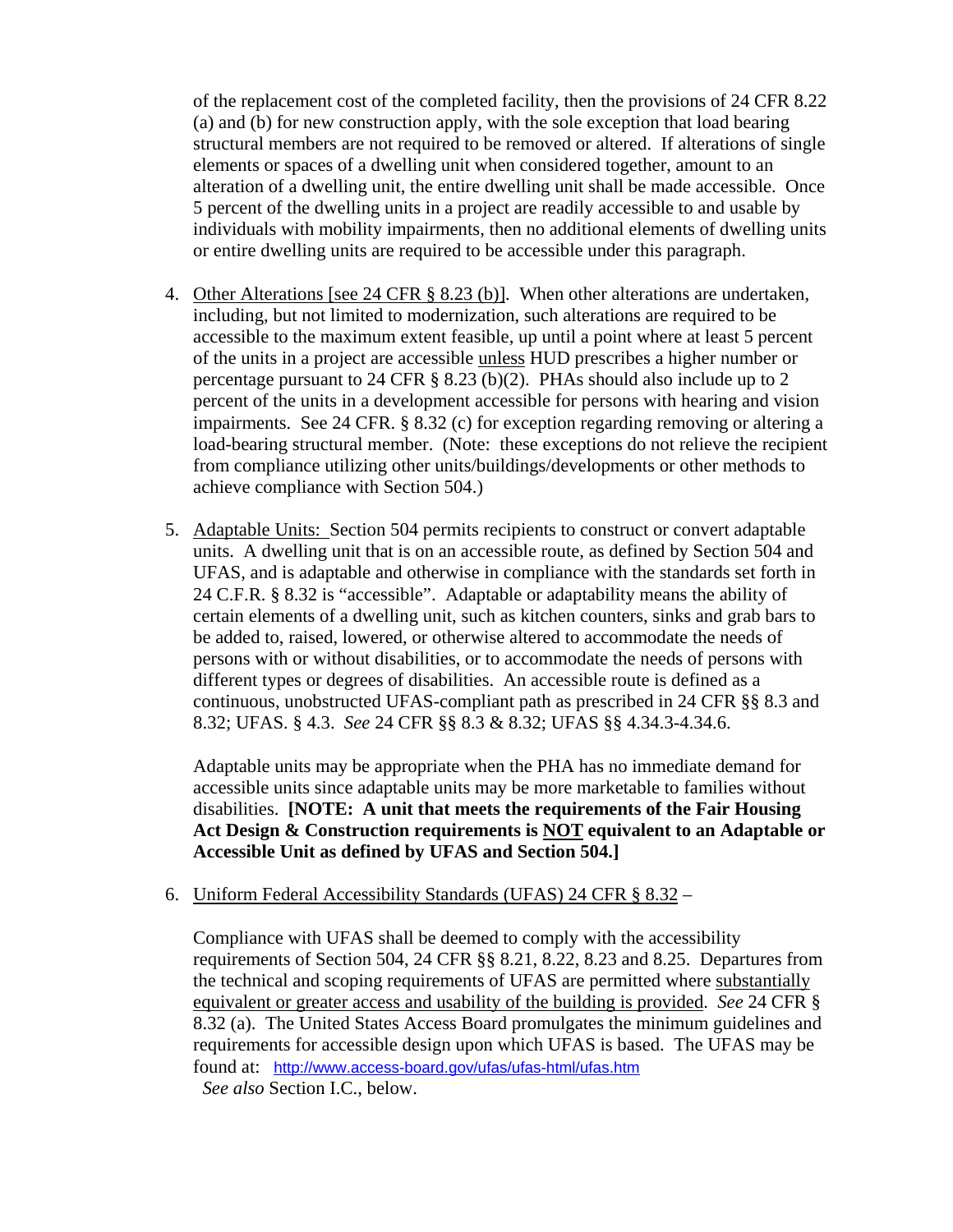**NOTE:** On July 23, 2004, the U.S. Access Board issued new Americans with Disabilities Act (ADA) and Architectural Barriers Act (ABA) Guidelines which cover new construction and alteration of a broad range of facilities in the private and public sectors and serve as the basis for enforceable accessibility standards issued by Federal Agencies, including HUD. These Guidelines, once adopted by HUD, will replace the current UFAS. However, they will only apply to new construction and planned alterations and generally will not apply to existing facilities except where altered. HUD recipients are not required to comply with the new Guidelines until such time as HUD adopts them as enforceable standards. Information about the new Guidelines may be obtained from the Access Board website at [http://www.access](http://www.access-board.gov/ada-aba/final.cfm)[board.gov/ada-aba/final.cfm](http://www.access-board.gov/ada-aba/final.cfm).

- 7. Reasonable Accommodations [see 24 CFR §§ 8.20, 8.21, 8.24 and 8.33]. PHAs and other recipients of Federal financial assistance are required to make reasonable adjustments to their rules, policies, practices and procedures in order to enable an applicant or resident with a disability to have an equal opportunity to use and enjoy the housing unit, the common areas of a dwelling or participate in or access programs and activities conducted or sponsored by the PHA and/or recipient. When a family member requires a policy modification to accommodate a disability, PHAs must make the policy modification unless doing so would result in a fundamental alteration in the nature of its program or an undue hardship on the PHA's programs. Factors to be considered include:
	- The overall size of the (PHA's) program with respect to the number of employees, number and type of facilities and size of budget;
	- The type of (PHA's) operation, including the composition and structure of the (PHAs) workforce and;
	- The nature and cost of the accommodation needed.

See discussion on Screening/Reasonable Accommodations in Section 2F(6) and reasonable accommodation under the Fair Housing Act in Section 1E(3). Note: A recipient is not required to accommodate an individual with a disability by modifying a rule or policy that is required by statute. Such a change would be a fundamental alteration of a program. For example:

- A PHA that does not allow residents to have pets must modify its policies and allow a tenant with a disability to have an assistance animal if the animal is needed to provide the resident with a disability an equal opportunity to use and enjoy the housing.
	- If the recipient provides transportation to PHA sponsored/funded functions or activities then a recipient must ensure that accessible transportation is provided to accommodate persons with disabilities and their aides including the reasonable accompaniment of relative(s) or acquaintance(s).

PHAs and other recipients of Federal financial assistance are also required to provide reasonable accommodations to tenants and applicants with disabilities who need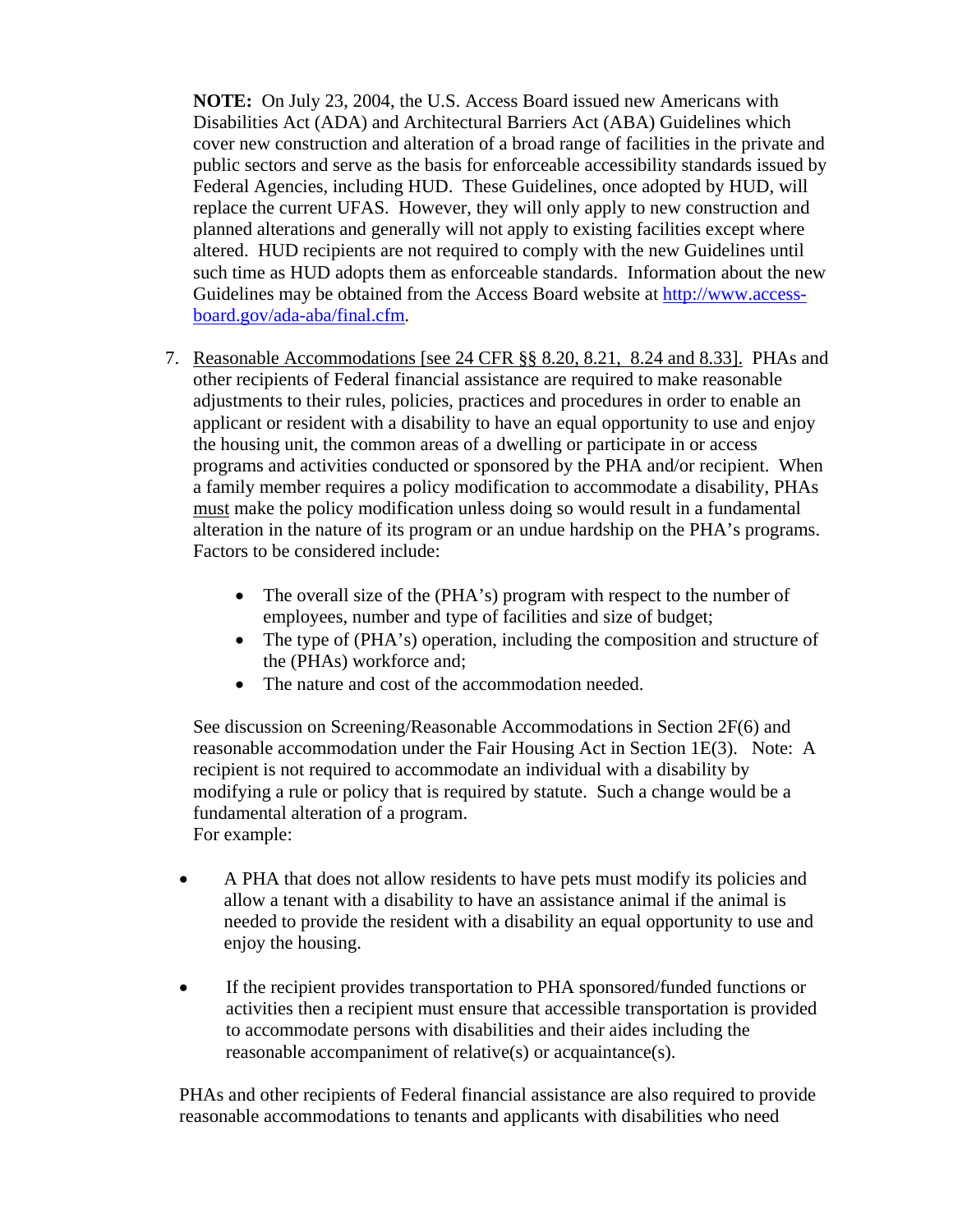structural modifications to existing dwelling units and public use and common use areas in order to make effective use of the recipient's program. Under the regulations, this obligation may be met either by making and paying for requested structural modifications or by using other equally effective methods. See 24 CFR §§ 8.20, 8.21(c), 8.24. However, when the PHA is accommodating a resident's disabilityrelated needs without making structural changes, the PHA shall give priority to those methods that offer programs and activities to qualified individuals with disabilities in the most integrated setting appropriate. *See* 24 CFR §§ 8.21 (c), 8.24 (b) for a variety of suggested, but not all inclusive compliance methods. As with other requested reasonable accommodations, PHAs and other recipients are not required to provide requested structural modifications if doing so would result in a fundamental alteration in the nature of the program or an undue financial and administrative burden. However, the PHA or other recipient is required to provide any other reasonable accommodation up to the point that would not result in an undue financial or administrative burden on the particular recipient and/or constitute a fundamental alteration of the program.

#### For example:

- A PHA may be required to pay for and install a ramp to allow a resident who is a wheelchair user to have access to a dwelling unit that has a step at the front door if the resident cannot be accommodated by relocation to a different unit that meets the resident's needs.
- A PHA may be required to pay for and install grab bars in the resident's dwelling unit in order to accommodate a resident who has a mobility disability.
- A PHA may be permitted to transfer a resident with disabilities who needs an accessible unit to an appropriate available accessible unit or an appropriate accessible unit that can be modified in lieu of modifying the tenant's current inaccessible unit.

## **Note: This requirement to accommodate individual tenant's requests for accessible features is separate from the PHA's affirmative obligation to have an inventory of accessible units available for persons with disabilities pursuant to 24 CFR §§ 8.22, 8.23 and 8.25.**

- 8. Distribution of Accessible Dwelling Units (see 24 CFR § 8.26). Required accessible dwelling units shall, to the maximum extent feasible and subject to reasonable health and safety requirements, be distributed throughout projects and sites and shall be available in a sufficient range of sizes and amenities so that persons with disabilities have choices of living arrangements comparable to that of other families eligible for assistance under the same program.
- 9. Occupancy of Accessible Dwelling Units (see 24 CFR § 8.27). PHAs shall adopt suitable means including providing information in its application packets, providing refresher information to each resident during annual re-certifications and posting notices in its Admissions & Occupancy Offices to ensure that information regarding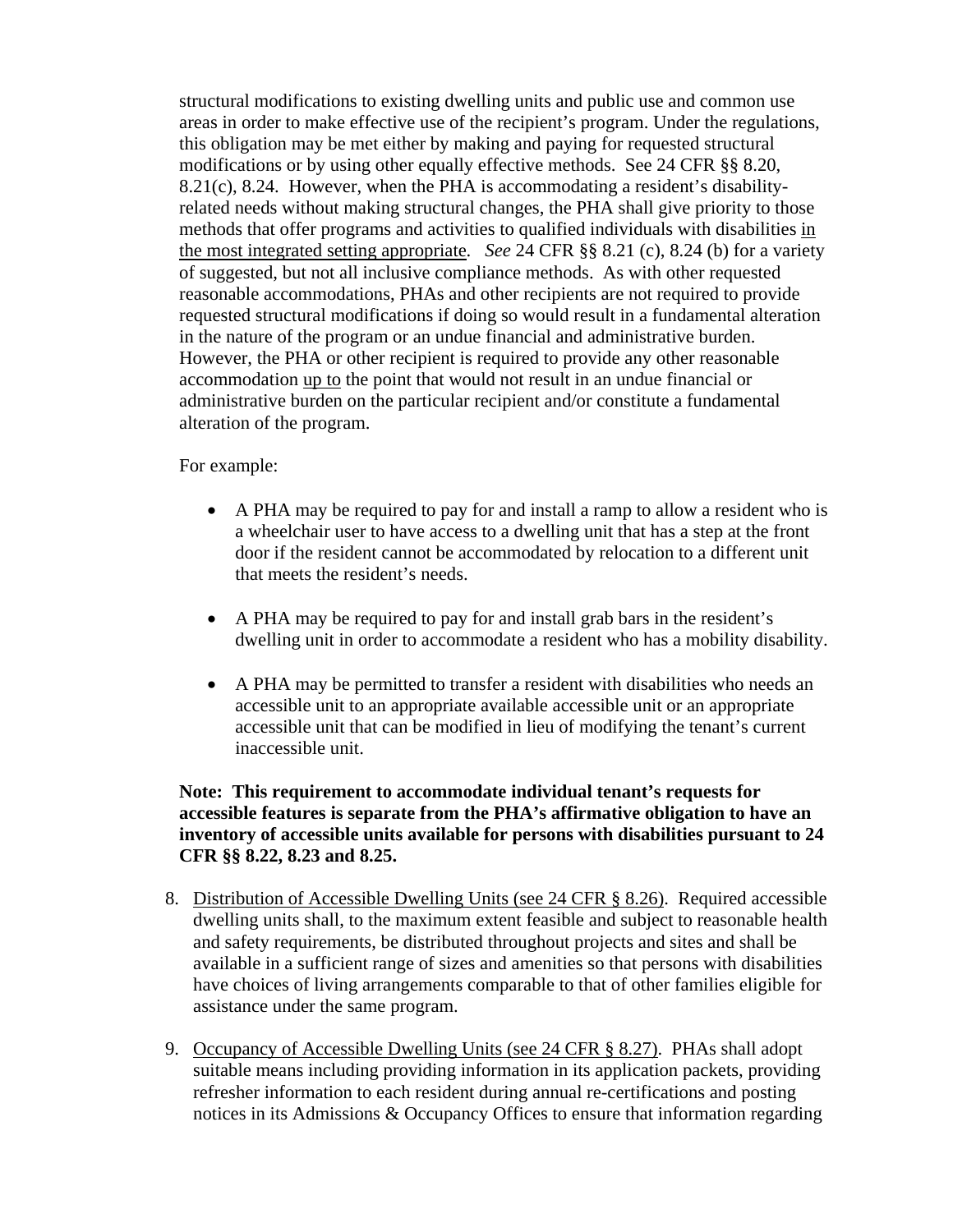the availability of accessible dwelling units reaches eligible persons with disabilities. The PHA shall also modify its Admissions, Occupancy and Transfer policies and procedures in order to maximize the occupancy of its accessible units by eligible individuals whose disability requires the accessibility features of the particular unit.

PHAs shall also take reasonable non-discriminatory steps to maximize the utilization of accessible units by eligible individuals whose disability requires the accessibility features of the particular unit. To this end, when an accessible unit becomes vacant, the PHA shall:

- a. First, offer the unit to a current occupant with disabilities in the same development that requires the accessibility features of the vacant accessible unit and occupying a unit not having those accessibility features. The PHA must pay moving expenses to transfer a resident with a disability to an accessible unit as an accommodation for the resident's disability.
- b. Second, if there is no current resident in the same development who requires the accessibility features of the vacant, accessible unit, the PHA will offer the unit to a current resident with disabilities residing in another development that requires the accessibility features of the vacant, accessible unit and occupying a unit not having those accessibility features.
- c. Third, if there is no current resident who requires the accessibility features of the vacant, accessible unit, then the PHA will offer the vacant, accessible unit to an eligible, qualified applicant with disabilities on the PHA's waiting list who can benefit from the accessible features of the available, accessible unit.
- d. Fourth, if there is not an eligible qualified resident or applicant with disabilities on the waiting list who wishes to reside in the available, accessible unit, then the PHA should offer the available accessible unit to an applicant on the waiting list who does not need the accessible features of the unit. However, the PHA may require the applicant to execute a lease that requires the resident to relocate, at the PHA's expense, to a non-accessible unit within thirty (30) days of notice by the PHA that there is an eligible applicant or existing resident with disabilities who requires the accessibility features of the unit. *See* 24 CFR § 8.27. Although the regulation does not mandate the use of the lease provision requiring the nondisabled family to move, as a best practice, the Department strongly encourages recipients to incorporate it into the lease. By doing so, a recipient may not have to retrofit additional units because accessible units are occupied by persons who do not need the features of the units. In addition, making sure that accessible units are actually occupied by persons who need the features will make recipients better able to meet their obligation to ensure that their program is usable and accessible to persons who need units with accessible features. See 24 CFR 8.20.

**Note**: A PHA may not prohibit an eligible disabled family from accepting a nonaccessible unit for which the family is eligible that may become available before an accessible unit. The PHA is required to modify such a non-accessible unit as needed, unless the modification would result in an undue financial and administrative burden.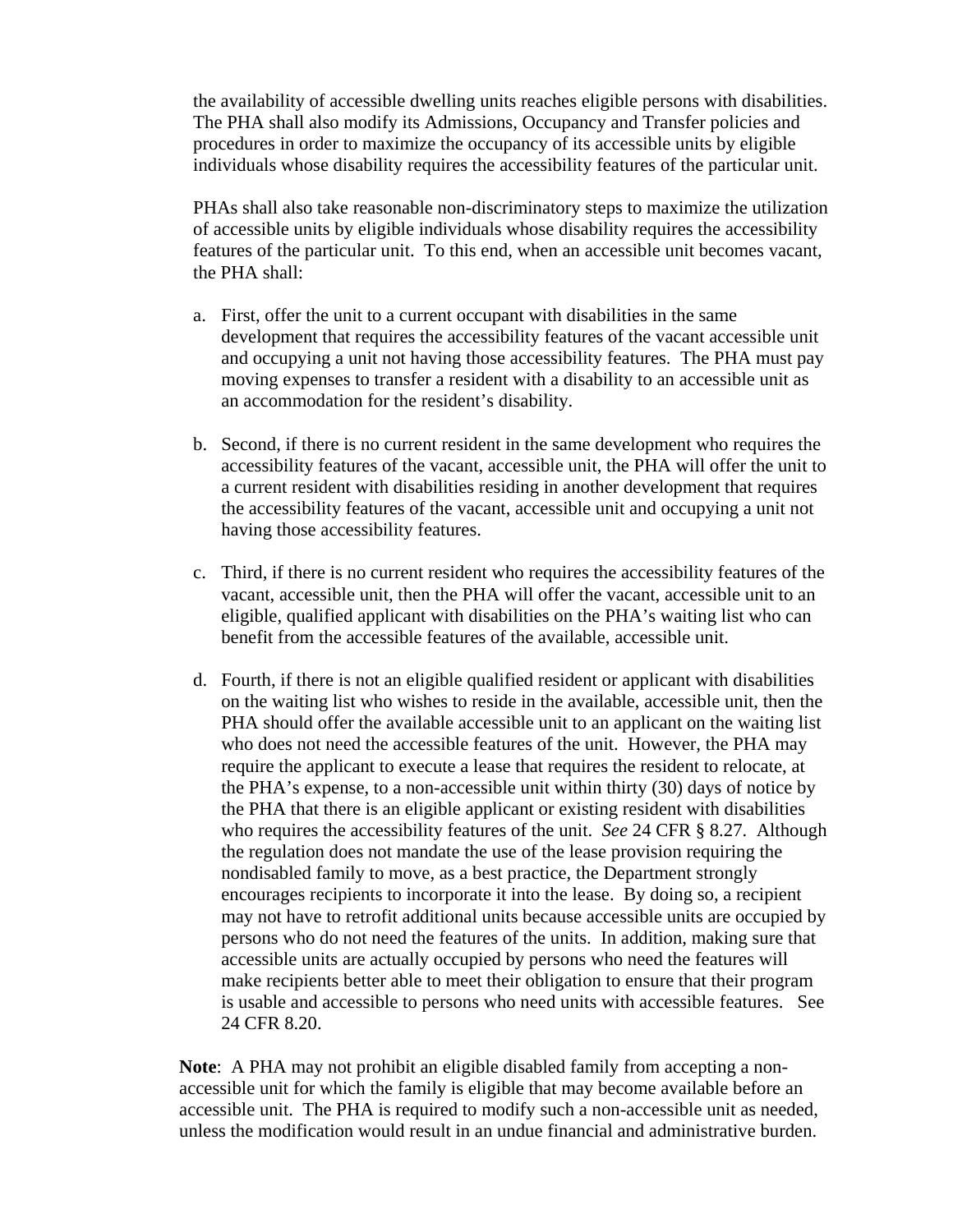- 10. Most Integrated Setting Appropriate (see 24 CFR Part 8 and 28 CFR Part 35). Section 504 regulations at 24 CFR § 8.4(d) require that recipients administer programs and activities receiving Federal financial assistance in the most integrated setting appropriate to the needs of qualified individuals with disabilities. The regulations provide that a specific class of individuals with disabilities may not be excluded from a program unless the program is limited by Federal statute or executive order to a different class of individuals. Section 504 regulations (see 24 CFR § 8.4(b)(1)(iv)) also state that recipients cannot limit benefits to a particular category of people with disabilities unless it is necessary in order to provide housing services that are as effective as those provided to others. Further, the regulations (see 24 CFR  $\S$  8.4(5)(i)) state that in determining the site or location of a federally assisted facility, an applicant for assistance or a recipient may not make selections the purpose or effect of which would exclude qualified individuals with disabilities from, deny them the benefits of, or otherwise subject them to discrimination under, any program or activity that receives Federal financial assistance.
- 11. While Section 504 requires such integration only in programs that are Federallyassisted, Title II of the ADA similarly requires public entities to provide **all** their services in the most integrated setting appropriate to the needs of qualified individuals with disabilities regardless of Federal assistance. The concept of community integration is at the heart of Section 504 and the ADA. Consistent with the standards of Section 504 and the ADA, in most instances, separate programs for individuals with disabilities will not be permitted.
- 12. PHA Requirements for the Housing Choice Voucher Program (see 24 CFR § 8.28). [s*ee* Notice PIH 2005-05 and subsequent reinstatements by Notice PIH 2006-21 and PIH Letter L-2007-1: New Freedom Initiative, Executive Order 13217: "Community-Based Alternatives for Individuals with Disabilities," and the Housing Choice Voucher Program.]

In carrying out the requirements of 24 CFR § 8.28, the PHA or other recipient administering a Housing Choice Voucher Program shall:

- (1) In providing notice of the availability and nature of housing assistance for lowincome families under program requirements, adopt a suitable means to ensure that the notice reaches eligible individuals with disabilities and that they can have an equal opportunity to participate in the application process for the Housing Choice Voucher Program;
	- I. In its activities to encourage participation by owners, include encouragement of participation by owners having accessible units;
	- II. When issuing a Housing Choice Voucher to a family which includes an individual with disabilities, include a current listing of available accessible units known to the PHA and, if necessary, otherwise assist the family in locating an available accessible dwelling unit;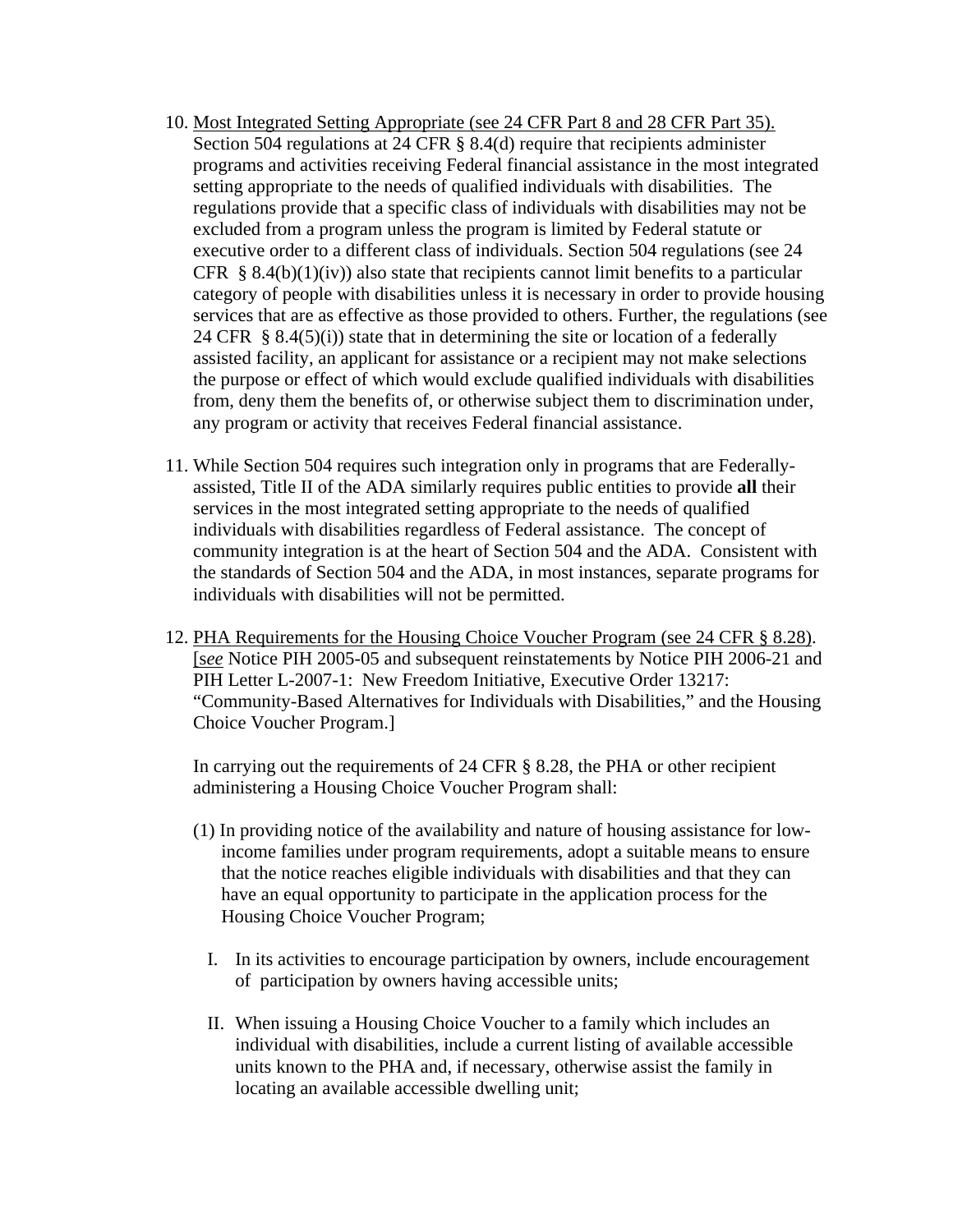- III. Take into account the special problems of locating an accessible unit when considering requests by eligible individuals with disabilities for extensions of Housing Choice Vouchers; and
- IV. In order to ensure that participating owners do not discriminate in the recipient's federally assisted program, a recipient shall enter into a HUDapproved contract with participating owners, which contract shall include necessary assurances of non-discrimination.
- V. If necessary as a reasonable accommodation for a person with disabilities, approve a family request for an exception payment standard under Sec. 982.505(d) for a regular tenancy under the Section 8 voucher program so that the program is readily accessible to and usable by persons with disabilities.
- 13. Non-housing Facilities (see 24 CFR § 8.21). Newly constructed non-housing facilities shall be designed to be readily accessible to and usable by people with disabilities. Alterations to existing facilities shall be made accessible to the maximum extent feasible – defined as not imposing an undue financial and administrative burden on the operations of the recipient's program or activity. For existing non-housing facilities, PHAs shall operate each program or activity receiving Federal financial assistance so that the program or activity, when viewed in its entirety, is readily accessible to and usable by individuals with disabilities. There are a number of methods included in the regulation at 24 CFR  $\S$  8.21(c)(2) which may be used to accomplish accessibility in existing non-housing programs and activities.

For example:

• A PHA operates a community center. The PHA wishes to provide a tutoring program and the only available space available after school is on an inaccessible second floor. A child who uses a wheelchair and lives in the PHA development served by the community center wishes to participate in the tutoring program. The PHA may provide space on the first floor for the child to work with his tutor or make tutoring available at another location that is accessible and convenient to the child as an alternative to installing an elevator or chair lift to get the child to the second floor tutoring site.

Departures from UFAS are permitted as outlined in Section I. B, item 5 of this Notice.

14. Accessibility Standards Accessibility Standards (see 24 CFR § 8.32). The design, construction or alteration of buildings in conformance with sections 3-8 of the UFAS shall be deemed to comply with the accessibility requirements of §§ 8.21, 8.22, 8.23, and 8.25 with respect to those buildings. Departures from the requirements of UFAS are permitted where substantially equivalent or greater accessibility is provided. The Section 504 requirements at 24 CFR § 8.32 do not require that building alterations be made when such alterations have little likelihood of being accomplished without removing or altering a load-bearing structural member.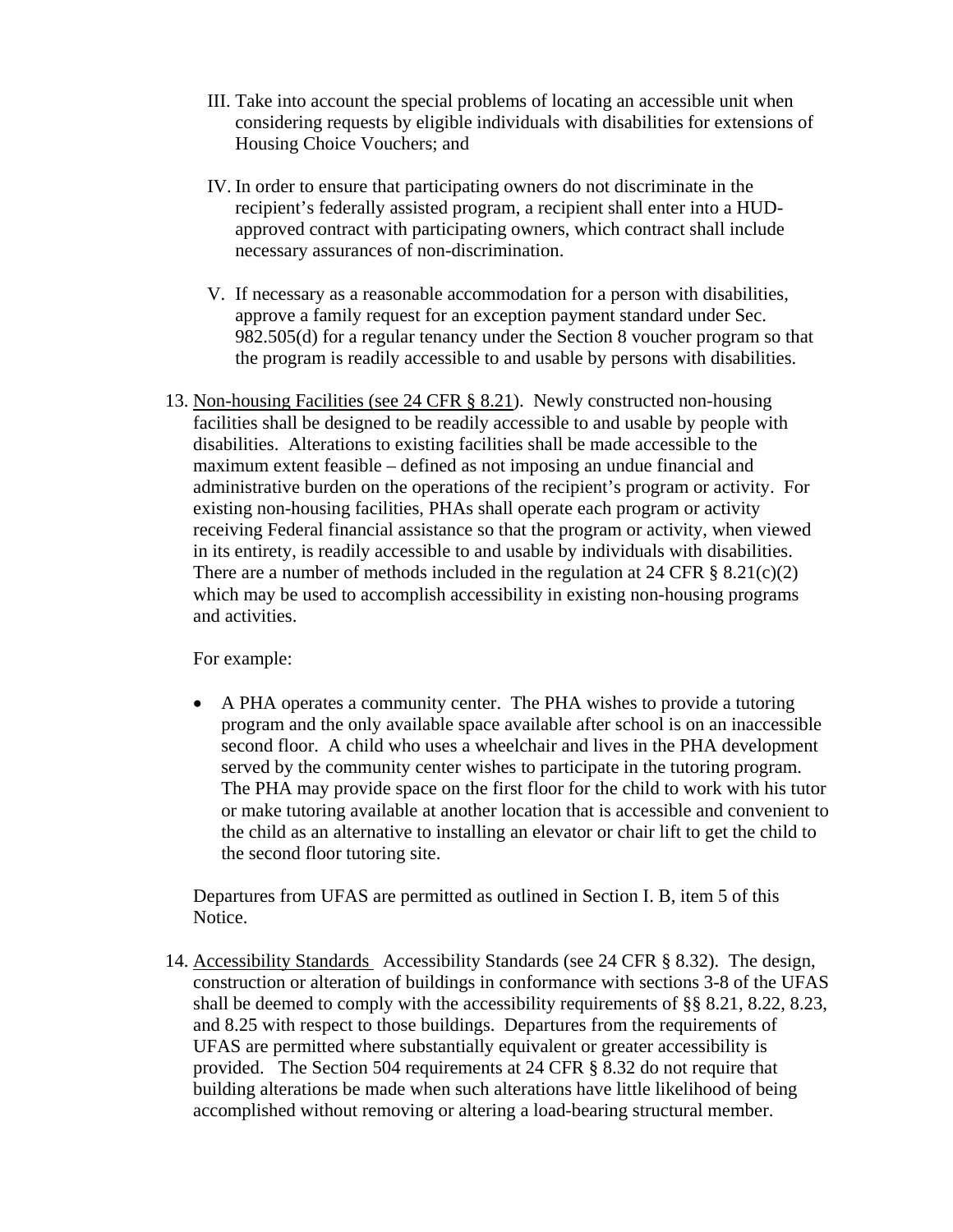15. Common Areas. Section 504 and Title II of the ADA require that a PHA operate each existing housing program or activity receiving Federal financial assistance so that the program or activity, when viewed in its entirety, is readily accessible to and usable by individuals with disabilities. *See* 24 CFR § 8.24(a) and 28 CFR § 35.150 (a).

Therefore, the PHA must ensure that its common areas and public spaces serving its designated accessible units, including, but not limited to, community buildings, management offices, meeting rooms, corridors, hallways, elevators, entrances, parking, public transportation stops, social service offices, mail delivery, laundry rooms/facilities, trash disposal, playgrounds, child care centers, training centers and recreational centers, are accessible to individuals with disabilities. In the alternative, the PHA may offer the program, service or activity, currently located in an inaccessible location, in an equivalent, alternate accessible location.

Specifically, a PHA may comply with the requirements of 24 CFR § 8.24 through such means as reassignment of services to accessible buildings, assignment of aides to beneficiaries, provision of housing or related services at alternate accessible sites, alteration of existing facilities and construction of new facilities, or any other methods that result in making its programs or activities readily accessible to and usable by individuals with disabilities. In choosing among available methods, the PHA shall give priority to those methods that offer programs and activities to qualified individuals with disabilities in the most integrated setting appropriate. *See*  24 CFR § 8.24 (b).

# **C. ARCHITECTURAL BARRIERS ACT (ABA) OF 1968/24 CFR 40 – MAJOR PROVISIONS**

 Accessibility Standards for Design, Construction and Alteration of Publicly Owned Residential Structures (see 24 CFR § 40.4) - The Architectural Barriers Act applies to certain buildings financed with Federal funds to ensure that they are designed, constructed or altered so as to be accessible to persons with disabilities. The Act applies to buildings, other than a privately owned residential structure, which are (1) constructed or altered by or on behalf of the United States; (2) leased in whole or in part by the United States after August 12, 1968, if constructed or altered in accordance with plans and specifications of the United States; or (3) financed in whole or in part by a grant or loan made by United States after August 12, 1968, if the structure is subject to standards for design, construction, or alteration issued under authority of the law authorizing such grant or loan. *See* 24 CFR § 40.2.

The United States Access Board has issued updated guidelines for the Architectural Barriers Act, as well as the Americans with Disabilities Act. These standards are the *ADA/ABA Accessibility Guidelines*. While other Federal agencies have adopted these updated guidelines as their standards, at present HUD uses the Uniform Federal Accessibility Standards (UFAS).

#### UFAS Notes: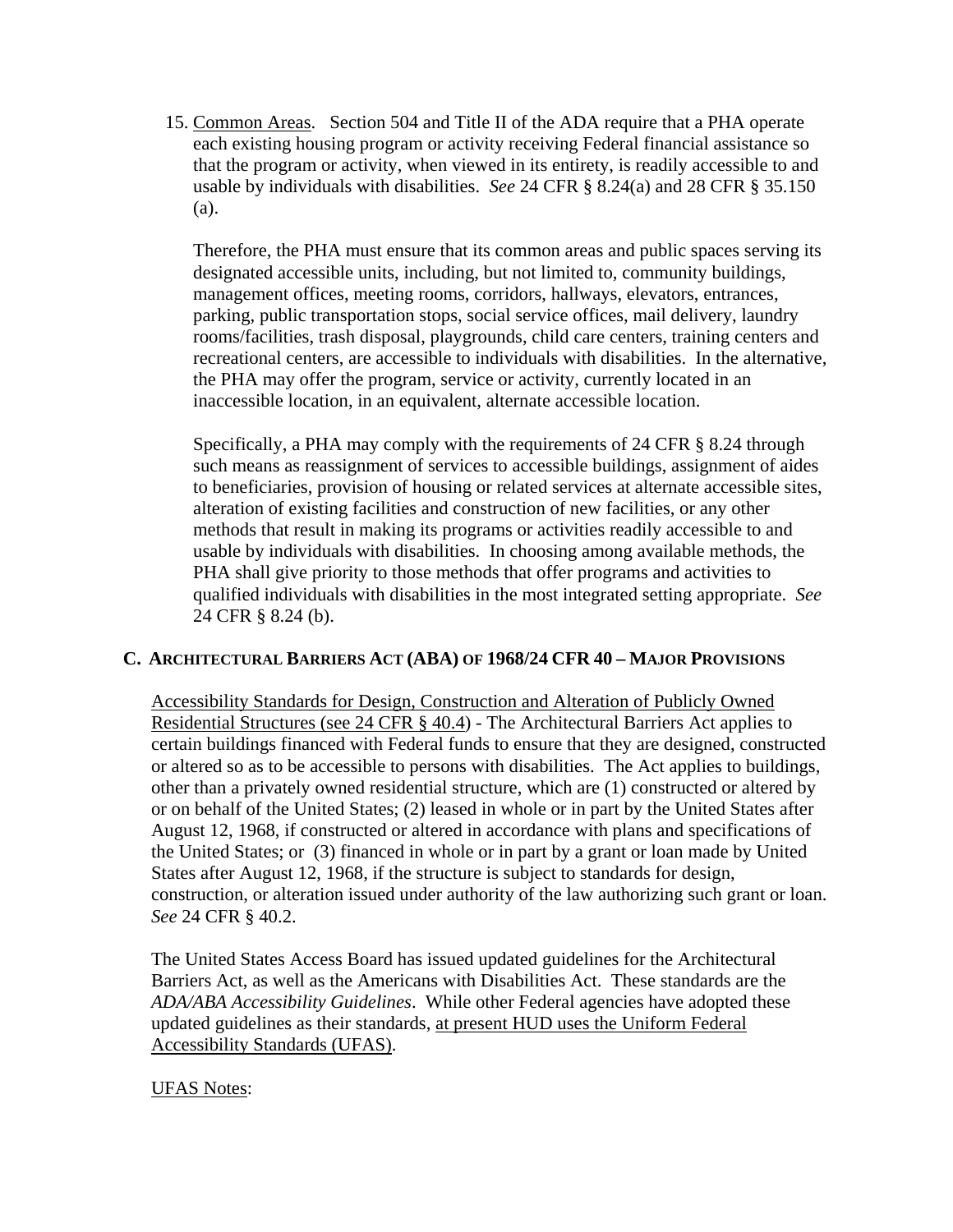- Under the Architectural Barriers Act, four standard setting agencies—the General Services Administration, HUD, the Department of Defense, and the United States Postal Service (USPS) are responsible for development of the standards for Federal facilities. UFAS is HUD's current standard. See Note in Section I.B.5. The UFAS is available at http://www.access- board.gov/ufas/ufas-html/ufas.htm.
- Figure  $47(a)$  in UFAS does not permit the water closet to encroach on the clear, unobstructed (*see* UFAS §3.5) floor space required to provide an unobstructed 60º turning circle. *See* UFAS § 4.34.2(2).
- UFAS includes a definition of structural impracticability that does not require changes if such changes would result in the removal or alteration of a loadbearing structural member and/or an increased cost of 50 percent or more of the value of the element of the building or facility. *See* UFAS § 3.5. This does not alleviate the recipient's responsibility for making its programs and housing units accessible to persons with disabilities. Recipients instead should look to HUD's regulations for Section 504 at 24 CFR Part 8 in order to ensure compliance.
- The exception for bathrooms found at Section 4.22.3 of UFAS is not applicable to dwelling unit bathrooms.
- UFAS Section  $4.34.2(15)(c)$  requires at least two bedrooms in dwelling units with two or more bedrooms to be accessible and located on an accessible route. PHAs need to be mindful that new construction or substantial rehabilitation of multistory dwelling units must be in compliance with this requirement. Further, the Department wishes to encourage designs that provide persons with disabilities access to all parts of their dwelling units, and therefore encourages PHAs to take advantages of the strategies outlined in the PIH guidebook, *Strategies for Providing Accessibility and Visitability for Hope VI and Mixed Finance Homeownership*." This guidebook may be found at the following link: [http://www.hud.gov/offices/pih/programs/ph/hope6/pubs/index.cfm.](http://www.hud.gov/offices/pih/programs/ph/hope6/pubs/index.cfm)
- Because UFAS does not fully address accessibility of units for persons with impaired hearing, for the 2 percent units that are required to be accessible for persons with hearing impairments, it is recommended that PHAs follow the July 2004 ADA/ABA Accessibility Guidelines, Section 809.5, Residential Dwelling Units with Communication Features. The ADA/ABA Accessibility Guidelines are available from the U.S. Access Board. See <http://www.access-board.gov/ada-aba/>. PHAs may also follow the 2003 edition of ICC/ANSI A117.1 Standard for Accessible and Usable Buildings and Facilities, Chapter 10, Section 1005. These Standards are available through the International Code Council, 500 New Jersey Avenue NW, Washington, DC 20001. See also ICC's Website at [http://www.iccsafe.org](http://www.iccsafe.org/).

Note: The U. S. Access Board issued new ADA and ABA Accessibility Guidelines in July 2004. See the note about this on Page 4, Item B.5.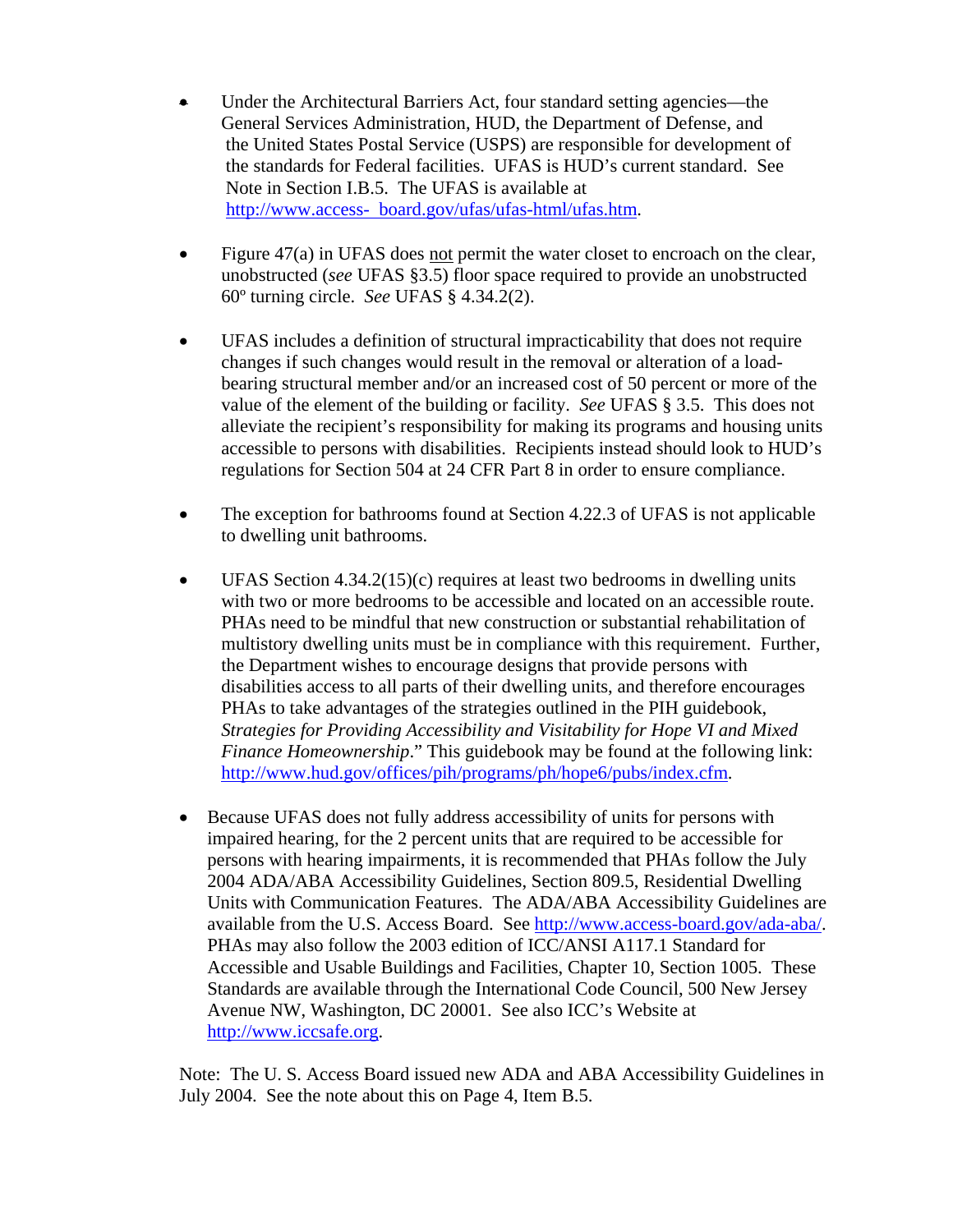## **D. AMERICANS WITH DISABILITIES ACT OF 1990/28 CFR 35 FOR TITLE II (S***EE*  **WWW.ADA.GOV) –**

- 1. Applicability. Title II of the ADA prohibits discrimination on the basis of disability by public entities. Public entity means any state or local government; or any department, agency, special purpose district or other instrumentality of a State or States or local government, including a PHA. *See* 28 CFR §§ 35.102 and 35.104.
- 2. Maintenance of Accessible Features. A public entity shall maintain in operable working condition those features of facilities and equipment that are required to be readily accessible to and usable by persons with disabilities. (*see* 28 CFR § 35.133).
- 3. Non-discrimination. A public entity shall operate each service, program or activity so that when viewed in its entirety, each service, program or activity is readily accessible to and usable by individuals with disabilities. (*see* 28 CFR § 35.150).
- 4. Design and Construction. Each facility or part of a facility constructed by, on behalf of, or for the use of a public entity shall be designed and constructed in such a manner that the facility is readily accessible to and usable by individuals with disabilities, if the construction was commenced after January 26, 1992 (*see* 28 CFR § 35.151(a)).
- 5. Alterations. Each facility or part of a facility altered by, on behalf of, or for the use of a public entity in a manner that effects or could effect the usability of the facility or part of the facility shall, to the maximum extent feasible, be altered in such a manner that the altered portion of the facility is readily accessible to and usable by individuals with disabilities if the alteration was commenced after January 26, 1992. (*see* 28 CFR  $§ 35.151(b)$ .
- 6. Accessibility standards. Design, construction, or alteration of facilities in conformance with the UFAS or with the ADA Accessibility Standards (ADA Standards) shall be deemed to comply with requirements of 28 CFR § 35.151 except that the elevator exemption contained at  $\S$  4.1.3(5) and 4.1.6(1)(j) of the ADA Standards shall not apply. (*see* 28 CFR § 35.151(c)).
- 7. Common Areas. Section 504 and Title II of the ADA require that a PHA operate each existing housing program or activity, including those receiving Federal financial assistance so that the program or activity, when viewed in its entirety, is readily accessible to and usable by individuals with disabilities. *See* 24 CFR § 8.24(a) and 28 CFR § 35.150 (a). (**Note**: The title II regulations at 28 CFR Part 35 contain extensive requirements that apply to public entities, including PHAs, and should be reviewed in their entirety to ensure compliance with the ADA.).

Therefore, the PHA must ensure that its common areas and public spaces serving its designated accessible units, including, but not limited to, community buildings, management offices, meeting rooms, corridors, hallways, elevators, entrances, parking, transportation stops, social service offices, mail delivery, laundry rooms/facilities, trash disposal, playgrounds, child care centers, training centers and recreational centers, are accessible to individuals with disabilities. In the alternative,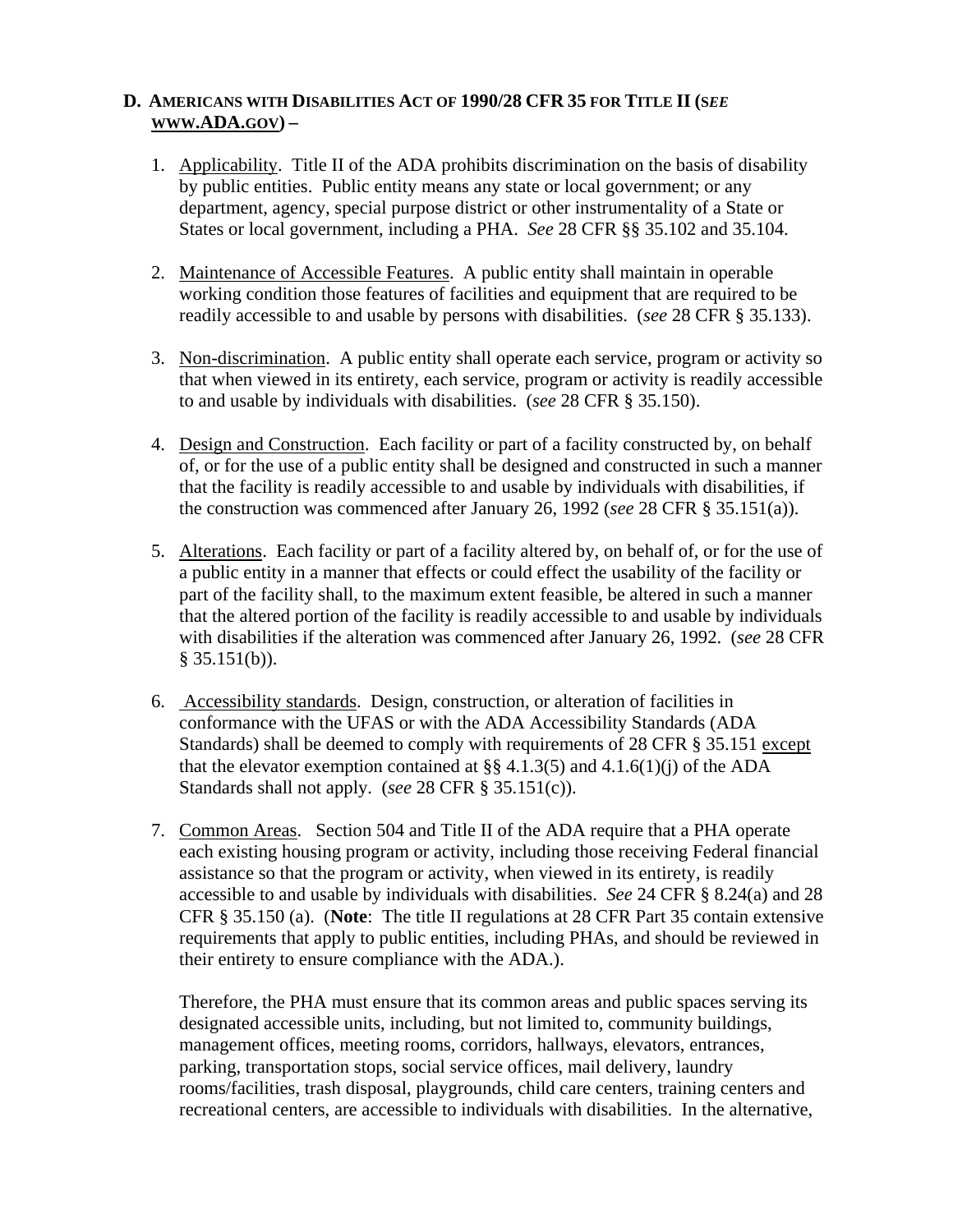the PHA may offer the program, service or activity, currently located in an inaccessible location, in an equivalent, alternate accessible location.

Specifically, a PHA may comply with the requirements of 28 CFR § 35.150(a) through such means as reassignment of services to accessible buildings, assignment of aides to beneficiaries, provision of housing or related services at alternate accessible sites, alteration of existing facilities and construction of new facilities, or any other methods that result in making its programs or activities readily accessible to and usable by individuals with disabilities. In choosing among available methods, the PHA shall give priority to those methods that offer programs and activities to qualified individuals with disabilities in the most integrated setting appropriate. (*See* 24 CFR § 8.24 (b)).

# **E. THE FAIR HOUSING ACT/24 CFR PART 100**

[s*ee* <http://www.usdoj.gov/crt/housing/title8.htm>; *see also* http://www.access.gpo.gov/nara/cfr/waisidx\_00/24cfr100\_00.html]

- 1. Illegal Inquiries (24 CFR § 100.202) The Fair Housing Act makes it unlawful for a housing provider to:
	- Ask if an applicant for a dwelling has a disability or if a person intending to reside in a dwelling or anyone associated with an applicant or resident has a disability, or
	- Ask about the nature or severity of a disability of such persons.

 Housing providers may make the following inquiries, provided these inquiries are made of all applicants, regardless of whether the applicant appears to have a disability or says he or she has a disability;

- An inquiry into an applicant's ability to meet the requirements of tenancy;
- An inquiry to determine if an applicant is involved in current, illegal use of drugs;
- An inquiry to determine if an applicant qualifies for a dwelling legally available only to persons with a disability or to persons with a particular type of disability. A PHA may inquire whether an applicant has a disability for determining if that person is eligible to live in mixed population (elderly/disabled) housing or housing designated for persons with disabilities;
- An inquiry to determine if an applicant qualifies for housing that is legally available on a priority basis to persons with disabilities or to persons with a particular disability. This means a PHA may ask applicants if they need units with accessible features, including units designed to be accessible for persons with hearing and/or visual impairments, or if they qualify for a housing choice voucher designated for persons with disabilities only.

Verification of eligibility for PHA programs and benefits for persons with disabilities: PHAs are required to verify that an applicant qualifies as a person with a disability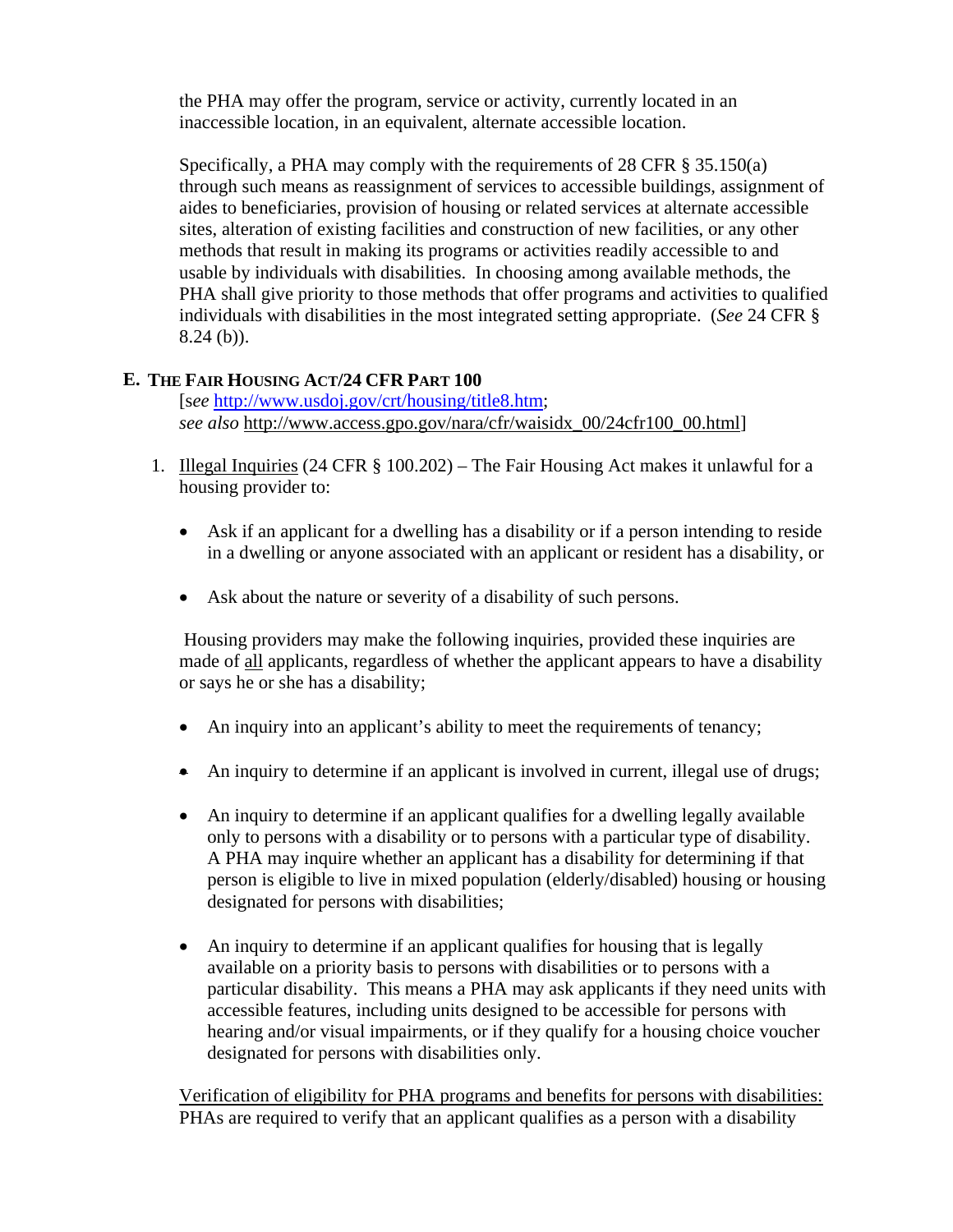before permitting them to move to housing designated for persons with disabilities, or granting the \$400 rent calculation deduction, disability expense allowance, or deduction for unreimbursed medical expenses. Applicants and residents cannot be compelled to reveal that they have a disability; however, if they do not, they may not receive any of the benefits that such status confers. The wisest course is to ask **all** applicants whether they wish to claim disability status or need any special unit features or methods of communication for persons with disabilities.

**Note:** The PHA should explain the consequences of the disclosure of one's disability as having possible benefits in rent calculation or an accessible unit, and required verification of disability prior to receipt of the particular benefit at issue. The verification issue is discussed in greater detail in Chapter 4 of the *Public Housing Occupancy Guidebook* (June 2003).

Verification of disability and need for requested reasonable accommodation(s): To verify that an applicant is a person with a disability, PHA staff can first check to see whether the applicant is under age 62 and receives either Social Security Disability Income (SSDI) or Supplemental Security Income (SSI) income. Receipt of such disability income is sufficient verification that an individual qualifies as a person with a disability. However, individuals with disabilities who do not receive SSI or SSDI may still qualify as a person with a disability under the statutory definitions of disability. In these cases, the individual with a disability may need to provide supporting documentation. (**Note**: Refer to Chapter 4 of the *Public Housing Occupancy Guidebook* (June 2003) for further information.)

 If a person requests a reasonable accomodation, then the PHA may need to verify that the person is a qualified individual with a disability and whether a requested accommodation is necessary to provide the individual with an equal opportunity to use or enjoy a dwelling unit, including the public and common areas. In doing so, PHAs should only ask for information that is actually necessary to verify that the person has a disability and that there is a reasonable nexus between the individual's disability and the requested accommodation(s). PHAs are not permitted to inquire about the nature or severity of the person's disability. Further, PHA staff may never inquire about an individual's specific diagnosis or details of treatment. If a PHA receives documentation from a verification source that contains the individual's specific diagnosis, information regarding the individual's treatment and/or information regarding the nature or severity of the person's disability, the PHA should immediately dispose of this confidential information; this information should never be maintained in the individual's file. If the information needs to disposed of, the PHA should note in the individual's file that verification of a disability (as opposed to a specific disability), and special features required was received, the date received and the name and address of the person/organization that provided the verification. Under no circumstances should a PHA request an applicant's or resident's medical records, nor should PHAs require that applicants or residents submit to physical examinations or medical tests such as TB testing or AIDS testing as a condition of occupancy. For further information about verification of disability related to requests for reasonable accomodation, see HUD and the Department of Justice (DOJ) *Joint Statement on Reasonable Accommodations under the Fair Housing Act* (May 17, 2004).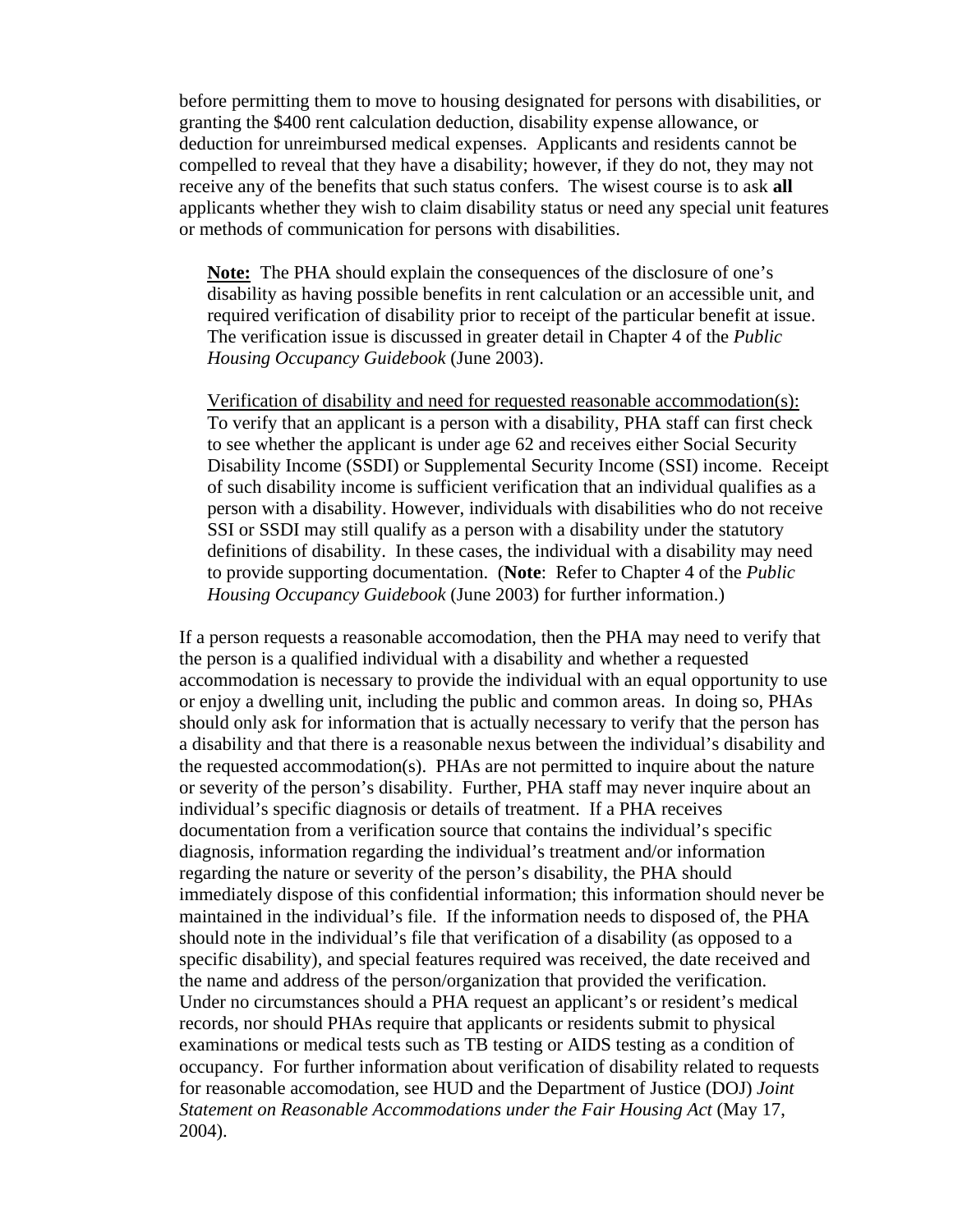<http://www.hud.gov/utilities/intercept.cfm?/offices/fheo/library/huddojstatement>. pdf

**Note:** It is a violation of Section 504 and the Fair Housing Act for a PHA to inquire whether an applicant or tenant is capable of "living independently." Courts have consistently held that this is not a legitimate inquiry to make of applicants or residents in HUD-assisted housing and PHAs should ensure that their screening materials do not include questions related to such an inquiry.

2. Reasonable Modification to Existing Premises (see 24 CFR § 100.203) – Applies to private owners participating in housing choice voucher programs or other tenant-based programs, as well as to PHA owners of existing public housing units. (see Note below.)

Under the Fair Housing Act, it is unlawful for an owner to refuse to permit a person with a disability, at their own expense, to make reasonable modifications of existing premises occupied or about to be occupied by a person with a disability if such modification may be necessary to afford the person with a disability full enjoyment of the premises. Under certain circumstances the owner may require the tenant to pay into an escrow account funds necessary to restore the interior of the unit to its original condition if the modification would interfere with the owner or next resident's full enjoyment of the premises (see regulation for further requirements and guidance.) An owner may require that a resident restore modifications to the interior of the unit.

 **Note:** PHAs must follow the more stringent reasonable accommodation requirements of 24 CFR §§ 8.4, 8.20, 8.24 and 8.33, which require PHAs to pay the cost of structural changes to facilities unless the PHA can accommodate the individual with a disability by equally effective means, or unless such structural changes would result in an undue financial and administrative burden (in such cases, the PHA must provide other alternative reasonable accommodation(s).) See also the discussion of reasonable accommodation under Section 504 above. For further information about the reasonable modifications provisions of the Fair Housing Act, see the HUD and DOJ Joint Statement on Reasonable Modifications Under the Fair Housing Act, issued May 5, 2008. This statement is available at:

[http://www.hud.gov/officies/fheo/disabilities/reasonable\\_modifications\\_mar08.pdf.](http://www.hud.gov/officies/fheo/disabilities/reasonable_modifications_mar08.pdf)

3.Reasonable Accommodation (see 24 CFR § 100.204) - Applies to private owners participating in Housing Choice Voucher programs, PHAs and all housing providers that are recipients of Federal financial assistance. PHAs are also covered under Section 504. (s*ee* Section I.B. above.) The Fair Housing Act makes it unlawful for any person to refuse to make reasonable accommodations in rules, policies, practices or services when such accommodations may be necessary to afford persons with disabilities equal opportunity to use and enjoy a dwelling unit, including public and common use areas (see regulation for further requirements and guidance). *See* HUD and DOJ *Joint Statement on Reasonable Accommodations under the Fair Housing Act* (May 17, 2004).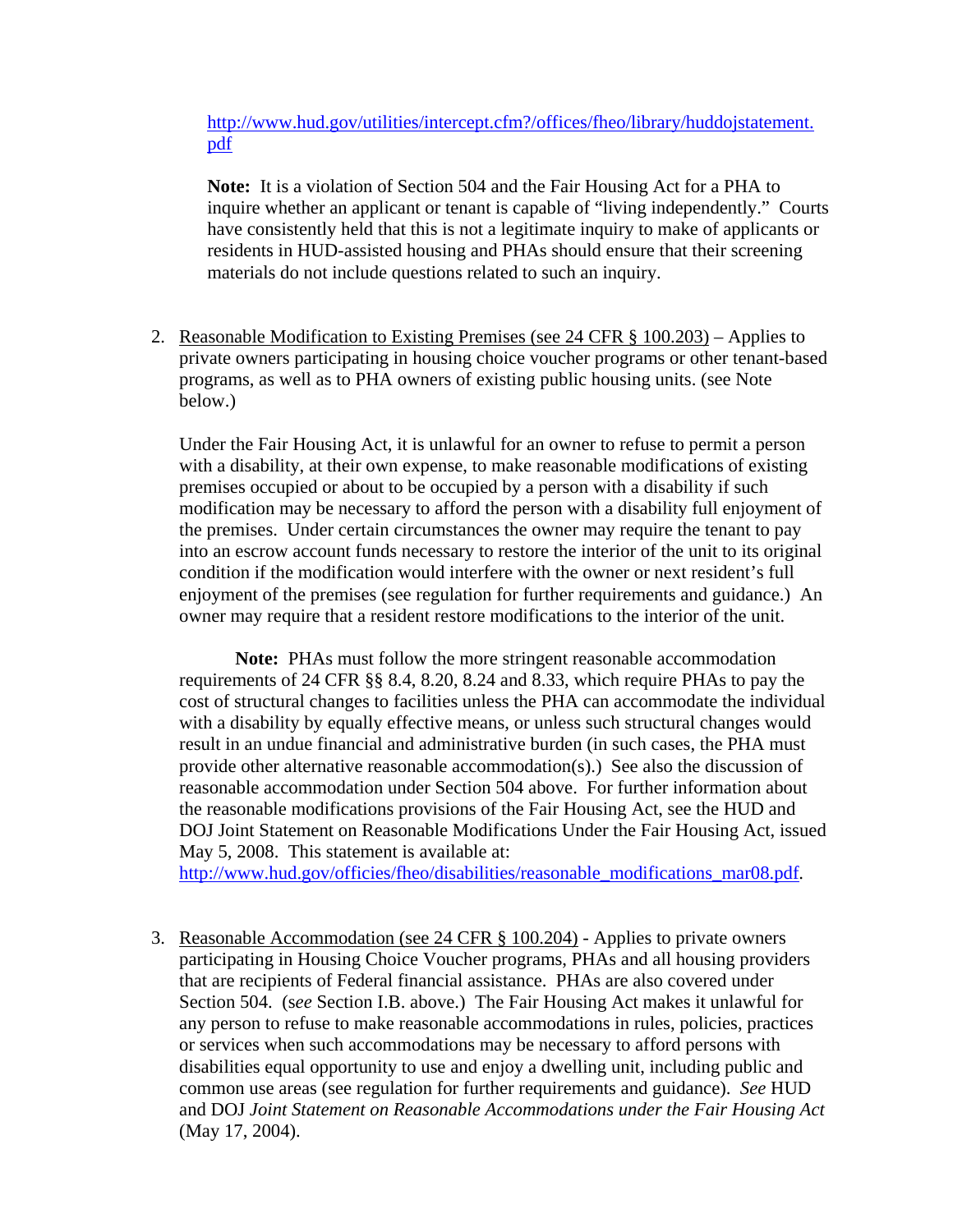<http://www.hud.gov/utilities/intercept.cfm?/offices/fheo/library/huddojstatement.pdf>.

- 4. Design and Construction Requirements (see 24 CFR § 100.205) applies to housing regardless of whether it receives Federal financial assistance. The Fair Housing Act requires that "covered multifamily dwellings" (see definition below) built for first occupancy after March 13, 1991, shall be designed and constructed so that:
	- a. At least one building entrance is on an accessible route unless it is impractical due to terrain or unusual characteristics of the site [see 24 CFR § 100.205(a)],
	- b. Public and common use areas are accessible [see 24 CFR  $\S$  100.205(c)(1)],
	- c. All doors into and within all premises are wide enough for passage by persons using wheelchairs [see 24 CFR  $\S$  100.205(c)(2),
	- d. All premises within covered multifamily dwelling units contain the following features of adaptable design:
		- (i) An accessible route into and through the dwelling unit [see 24 CFR § 100.205(c)(3)(i)]
		- (ii) Light switches, electrical outlets, thermostats and other environmental controls, are in accessible locations [see 24 CFR § 100.205(c)(3)(ii)]
		- (iii) Reinforcements in bathroom walls for later installation of grab bars [see 24 CFR § 100.205(c)(3)(iii)]
		- (iv) Usable kitchens and bathrooms for people using wheelchairs [see 24 CFR § 100.205(c)(3)(iv)]

The Act defines covered multifamily dwelling as:

- (A)buildings consisting of 4 or more units if such buildings have one or more elevators; and
- (B) ground floor units in other buildings consisting of 4 or more units.

In most cases, multistory dwelling units are not covered by the Fair Housing Act's design and construction requirements. There are two exceptions: (1) If an interior elevator provides access within an individual multistory dwelling unit, that unit is covered, and all floors of the multistory unit must meet the Fair Housing Act's design and construction requirements; and (2) If a multistory townhouse is located in a building that has one or more public elevators, the primary entrance level of the multistory townhouse must be the story served by the elevator, and that story must comply with the Fair Housing Act requirements, including providing an accessible bathroom or powder room on that story.

On March 6, 1991, the Department published Fair Housing Accessibility Guidelines to give the building industry a safe harbor for compliance with the accessibility requirements of the Act. *See* 56 Federal Register 9472-9515, March 6, 1991. [s*ee*  [http://www.hud.gov/offices/fheo/disabilities/fhefhag.cfm.](http://www.hud.gov/offices/fheo/disabilities/fhefhag.cfm)] These Guidelines were supplemented by the following notice, "Supplement to Notice of Fair Housing Accessibility Guidelines: Questions and Answers About the Guidelines", published in the Federal Register on June 28, 1994 (59 Federal Register 33362-33368, June 28,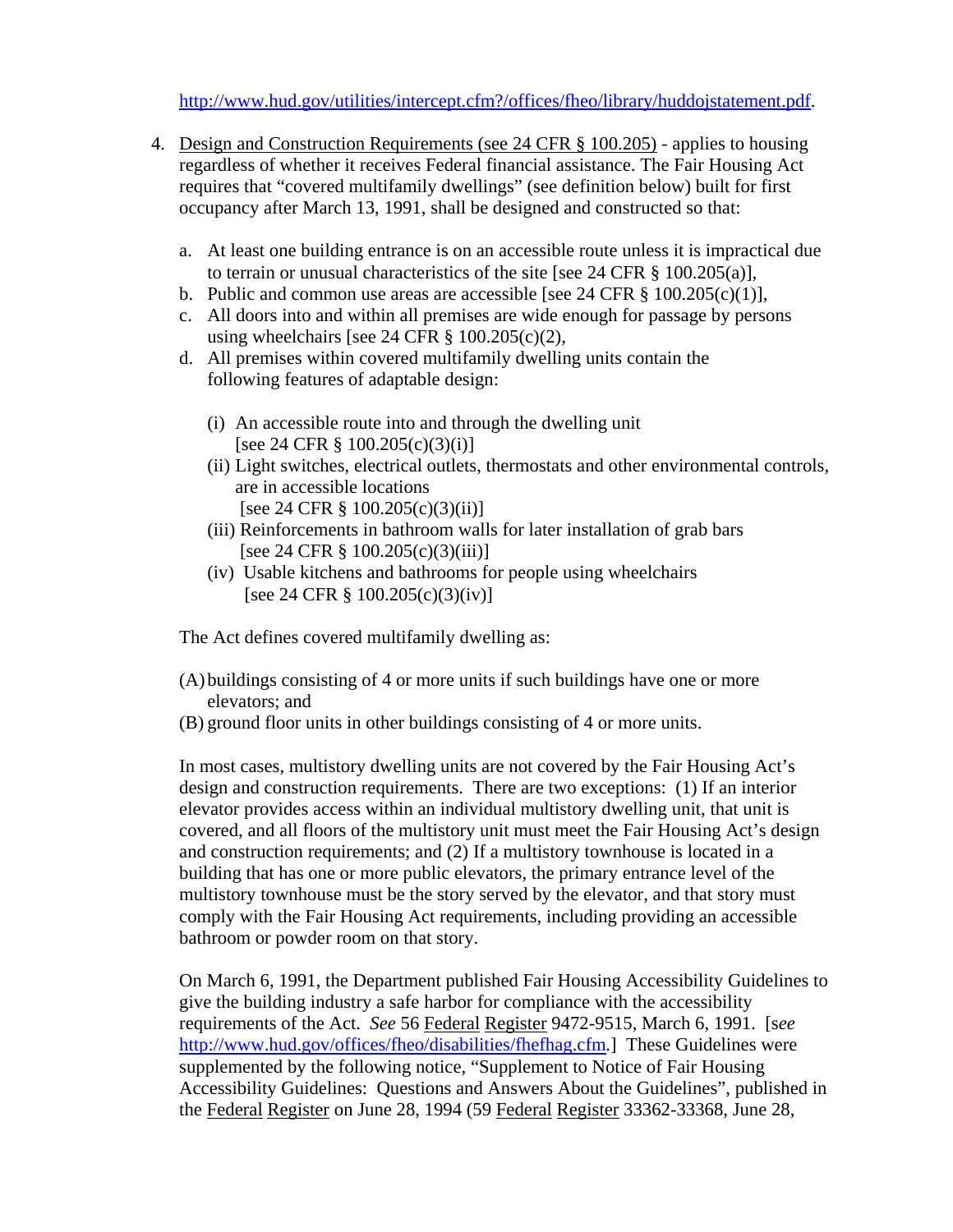1994). These Guidelines and the Supplemental Notice apply ONLY with respect to the accessibility requirements of the Fair Housing Act.

Following reviews of certain building code documents and three subsequent editions of the ANSI A117.1 standard, the Department currently recognizes ten documents as providing a safe harbor for meeting the accessibility requirements of the Fair Housing Act. **NOTE**: Once again, these safe harbors only apply to the Fair Housing Act. They do not apply to the accessibility requirements mandated under Section 504 of the Rehabilitation Act for HUD-assisted housing. The ten safe harbors are:

- 1. HUD's March 6, 1991 Fair Housing Accessibility Guidelines (the Guidelines) and the June 28, 1994 Supplemental Notice to Fair Housing Accessibility Guidelines: Questions and Answers About the Guidelines;
- 2. ANSI A117.1-1986 Accessible and Usable Buildings and Facilities, used in conjunction with the Act, HUD's regulations and the Guidelines;
- 3. CABO/ANSI A117.1-1992 Accessible and Usable Buildings and Facilities, used in conjunction with the Act, HUD's regulations, and the Guidelines;
- *4.* ICC/ANSI A117.1-1998 Accessible and Usable Buildings and Facilities, used in conjunction with the Act, HUD's regulations, and the Guidelines;
- 5. HUD's Fair Housing Act Design Manual;
- 6. Code Requirements for Housing Accessibility 2000 (CRHA), approved and published by the International Code Council (ICC), October 2000;
- 7. International Building Code (IBC) 2000, as amended by the IBC 2001 Supplement to the International Codes; and
- 8. 2003 International Building Code (IBC), with one condition. Effective February 28, 2005 HUD determined that the IBC 2003 is a safe harbor, conditioned upon ICC publishing and distributing a statement to jurisdictions and past and future purchasers of the 2003 IBC stating, "ICC interprets Section 1104.1, and specifically, the Exception to Section 1104.1, to be read together with Section 1107.4, and that the Code requires an accessible pedestrian route from site arrival points to accessible building entrances, unless site impracticality applies. Exception 1 to Section 1107.4 is not applicable to site arrival points for any Type B dwelling units because site impracticality is addressed under Section 1107.7."
- 9. ICC/ANSI A117.1-2003 Accessible and Usable Buildings and Facilities, used in conjunction with the Act, HUD's regulations and the Guidelines; and
- 10. 2006 International Building Code, with a January 31, 2007, erratum to correct the text missing from Section 1107.7.5 and interpreted in accordance with the relevant 2006 IBC Commentary.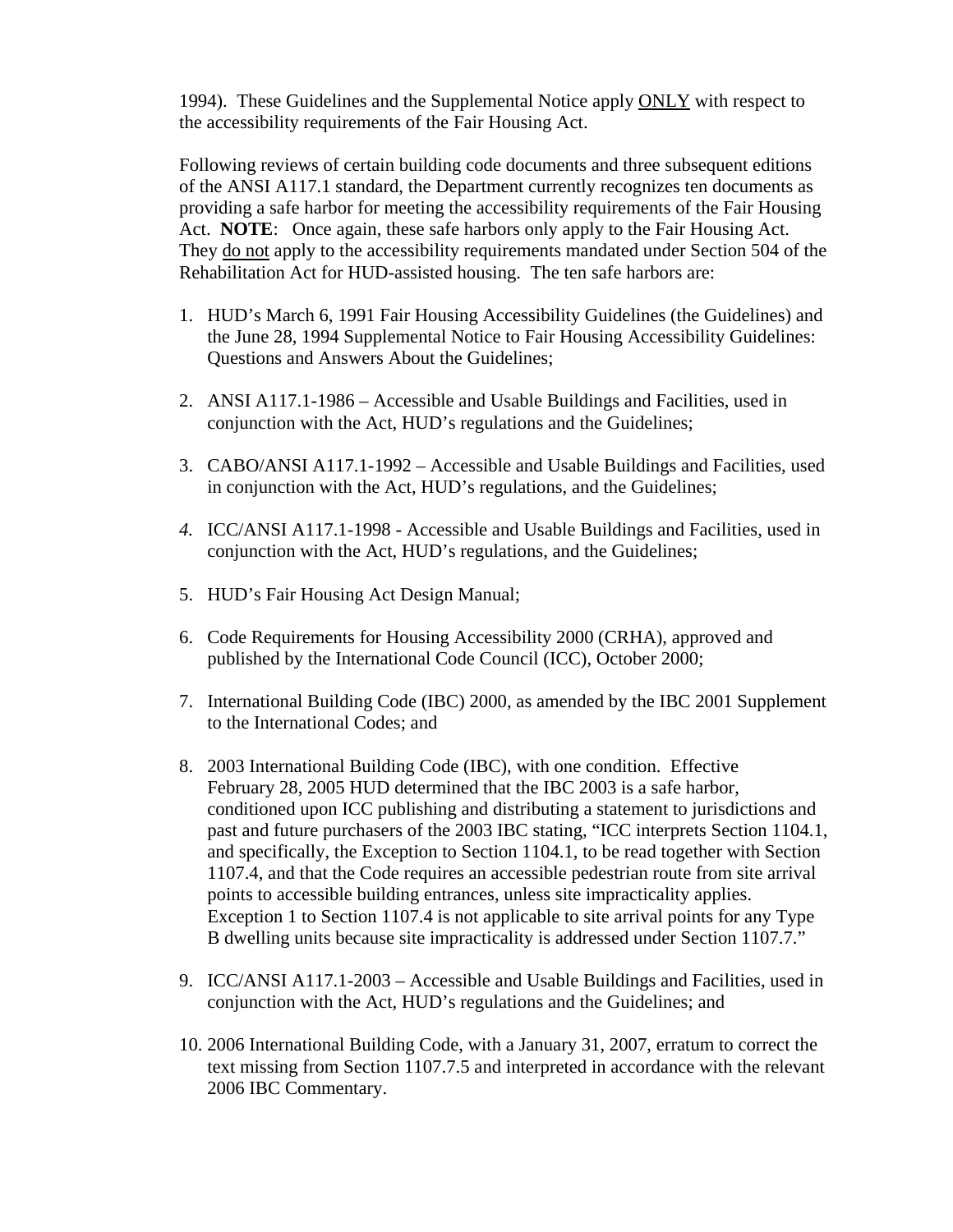**Note:** It should be noted that the ANSI A117.1 standard contains only technical criteria, whereas the Fair Housing Act, HUD's regulations, and the Guidelines contain both scoping and technical criteria. Therefore, in using any of the ANSI standards, it is necessary to also consult the Fair Housing Act, HUD's regulations, and the Guidelines for the scoping requirements. The CRHA and the IBC contain both scoping and technical criteria and are written in building code language.

In many cases, properties constructed with Federal financial assistance from HUD must meet both Section 504 new construction requirements applicable to PHAs at 24 CFR § 8.22 and the Fair Housing Act design and construction requirements. For example:

- A new construction project consisting of a building with a central public elevator is constructed with Federal financial assistance from HUD is required to have 100 percent of the dwelling units meet the Fair Housing Act design and construction requirements (see 24 CFR 100.205), and of this 100 percent, 5 percent, or at least one unit, whichever is greater, is also required to comply with the stricter accessibility requirements of Section 504 and 24 CFR 8.22. In addition, Section 504 requires that an additional 2 percent of the units, or at least one unit, whichever is greater, be made accessible for persons with visual or hearing impairments. *See* 24 CFR § 8.22 (b).
- In a newly-constructed 100-unit two-story walk-up apartment building with no elevator that is constructed with Federal financial assistance, Section 504 requires a total of five accessible units for persons with mobility disabilities (5 percent of 100 units = 5 accessible units). Further, these 5 units must be located on the ground floor, and be built to comply with the Section 504 accessibility requirements at 24 CFR §§ 8.22 and 8.32. In addition, if half of the 100 units are on the ground floor, all 50 of these ground floor units must comply with the Fair Housing Act's design and construction requirements. In addition, Section 504 requires that an additional 2 percent of the units must be accessible for persons with vision or hearing impairments. *See* 24 CFR § 8.22 (b). These units can be located on either floor.

**Note**: Section 504 requires that an additional 2 percent of the units must be accessible for persons with vision or hearing impairments. These units can be located on either floor of the two-story walk-up, non-elevator building. *See* 24 CFR § 8.22 (b).

• A development consisting entirely of attached multistory dwelling units is not a covered multifamily dwelling for purposes of the Fair Housing Act's design and construction requirements at 24 CFR § 100.205. However, if any of the multistory dwelling units has an internal elevator, that dwelling unit and any public and common use spaces would be required to be accessible under the Fair Housing Act. On the other hand, a development of four or more single-story, attached dwelling units would be covered by the Fair Housing Act's accessibility requirements. In addition, if the development receives Federal financial assistance from HUD, Section 504 requires that 5 percent of the multistory units, or at least one unit, whichever is greater, be accessible for persons with mobility disabilities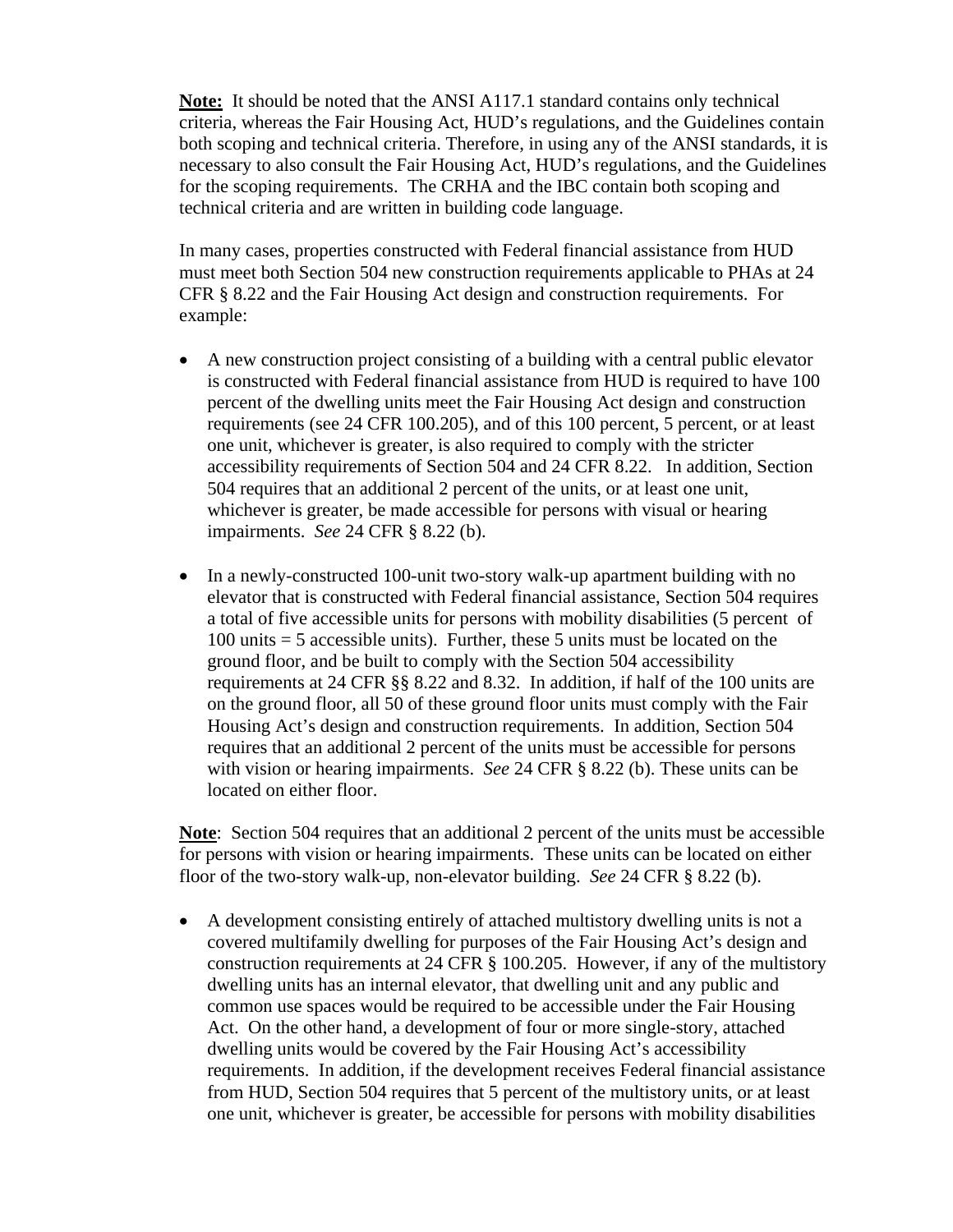and an additional 2 percent of the units, or at least one unit, whichever is greater, be accessible for persons with hearing or vision impairments. *See* 24 CFR § 8.22. For those units required to be accessible for persons with mobility disabilities, this may be accomplished by making 5 percent of the multistory units accessible or by building 5 percent of the development as single-story accessible units.

#### **F. UNIVERSAL DESIGN**

Universal Design is a design concept that encourages the construction or rehabilitation of housing and elements of the living environment in a manner that makes them usable by all people, regardless of ability, without the need for adaptation or specialized design. The intent of universal design is to simplify life for everyone by making products and the building environment more usable to as many people as possible at little or no extra cost. Universal design should strive for social integration and avoidance of discrimination, stigma, and dependence. By designing housing that is accessible to all there will be an increase in the availability of affordable housing for all, regardless of age or ability. *See*  <http://www.design.ncsu.edu/cud>.

**Note:** Universal Design concepts do not typically reach all of the requirements of accessibility laws like Section 504 and the Fair Housing Act, therefore, care must be taken to ensure that the requirements of all applicable laws are met in projects promoting universal design.

# **II. PROGRAM SPECIFIC COMPLIANCE/ACTIVITIES**

# **A. HOUSING CHOICE VOUCHER PROGRAM**

[*see* Notice PIH 2005-05 and subsequent reinstatements by Notice PIH 2006-21 and PIH Letter L-2007-1: New Freedom Initiative, Executive Order 13217: "Community-Based Alternatives for Individuals with Disabilities," and the Housing Choice Voucher Program.]

- 1. PHAs may give preference in admission to applicants with disabilities based on local needs and priorities. However, the PHA may not give a preference for admission of persons with a specific disability. *See* 24 CFR § 982.207(b)(3).
- 2. A person with disabilities may choose a suitable unit from among units available for rent in the local rental market.

A PHA has the discretion to approve exception payments standards up to 110 percent of the Fair Market Rent when requested as a reasonable accommodation. *See 24 CFR*  § *982.505(d).* The HUD field office may approve an exception payment standard amount within the upper range (between 110-120% of the Fair Market Rent) if required as a reasonable accommodation for a family that includes a person with disabilities. Any exceptions to the payment standards would be granted as a reasonable accommodation after the family with a person with disabilities locates a unit if needed as a reasonable accommodation. *See* 24 CFR § 982.503(c)(2)(ii) and 24 CFR  $\S$  8.28(a)(5). Requests for exception rents above 120% that are needed as a reasonable accommodation for a person with a disability to allow the person to rent an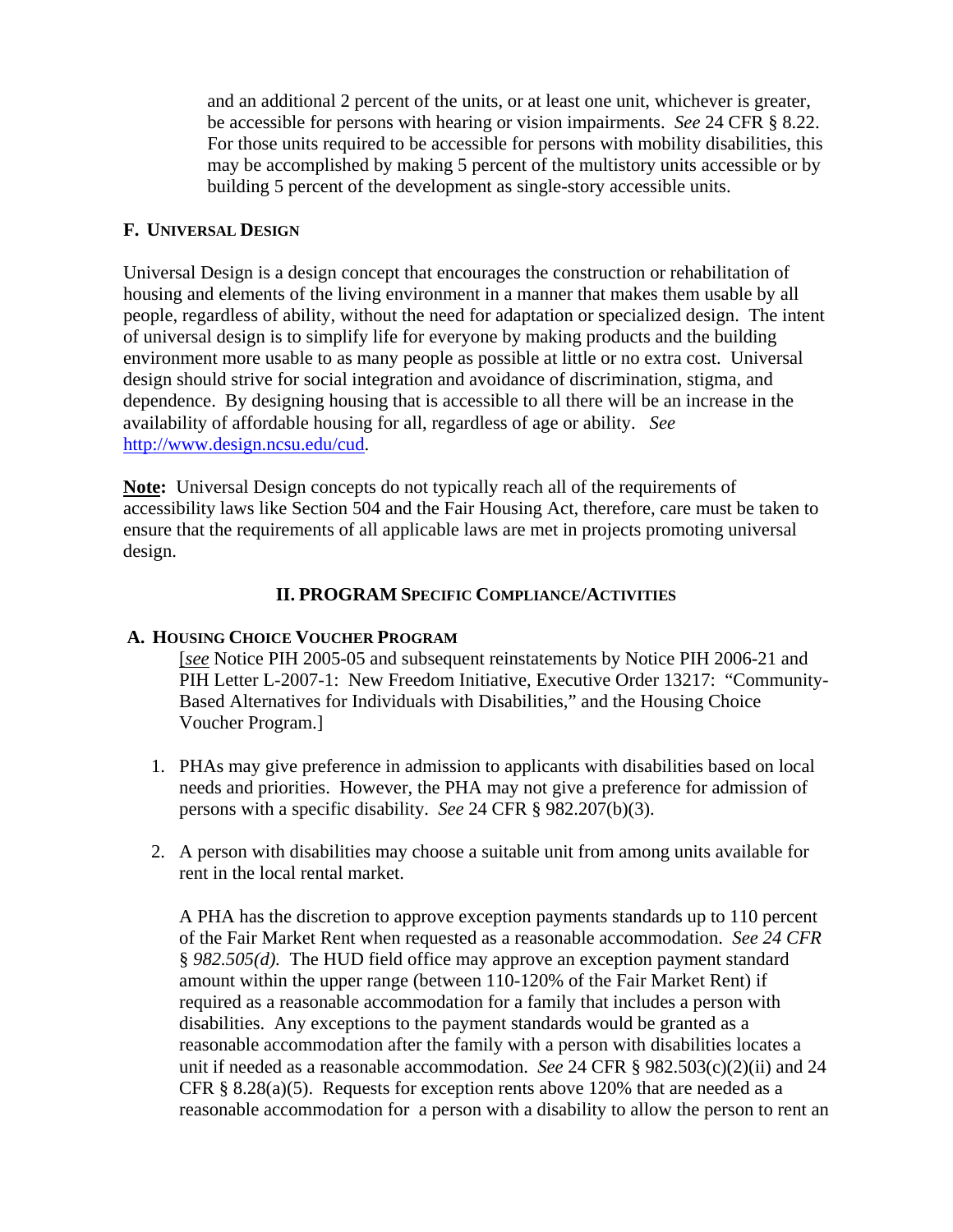appropriate unit must be submitted to HUD headquarters for regulatory waiver and approval.

- 3. A PHA may approve the leasing of a unit from a relative to provide reasonable accommodation for persons with disabilities. See 24 CFR § 982.306(d) also see <http://www.hud.gov/offices/pih/publications/notices/09/pih2009-22.pdf>for additional guidance on live-in aides.
- 4. Owners of private rental units leased with voucher assistance must make reasonable accommodations in rules, policies, practices or services if necessary for a person with disabilities to use the housing and must allow the person with a disability to make reasonable modifications in accordance with 24 CFR § 100.203. *See also* 24 CFR § 100.204 (a).

#### **B. SECTION 8/HOMEOWNERSHIP OPTION 24 CFR § 982.625 – THRU § 982.643**

- 1. A disabled family meets the first-time homeowner requirement even if the family owned a home within the last three years if use of the homeownership option is needed as a reasonable accommodation so that the housing choice voucher program is readily accessible to and usable by the family member with a disability. See 24 CFR § 982.627 (b)(3
- 2. The PHA must count welfare assistance for a disabled family in determining whether the family meets the minimum annual income used to determine if a family member qualifies for commencement of home ownership assistance. *See* 24 CFR § 982.627(c)(2)(i).
- 3. The full-time employment eligibility requirement does not apply to a family with a disability. See 24 CFR§ 982.627(d)(3).
- 4. The limit on the length of time a family may receive homeownership assistance does not apply to families with disabilities. See 24 CFR§ 982.634(c).
- 5. Covered homeownership expenses may include principal and interest on mortgage debt incurred by the family to finance the cost of making the home accessible for a family member with a disability if the PHA determines the allowance of such costs is needed as a reasonable accommodation. See 24 CFR § 982.635(c)(vii).

# **C. PROJECT-BASED VOUCHER PROGRAM**

- 1. PHAs, at their discretion, may choose to use up to 20 percent of their tenant-based assistance for project-based subsidies to encourage the development of projects for persons with disabilities.
- 2. Under the new law governing project-based assistance, only 25 percent of the units in a project may be subsidized. However, the law allows an exception for units for families with disabilities**,** elderly families and for families who receive supportive services.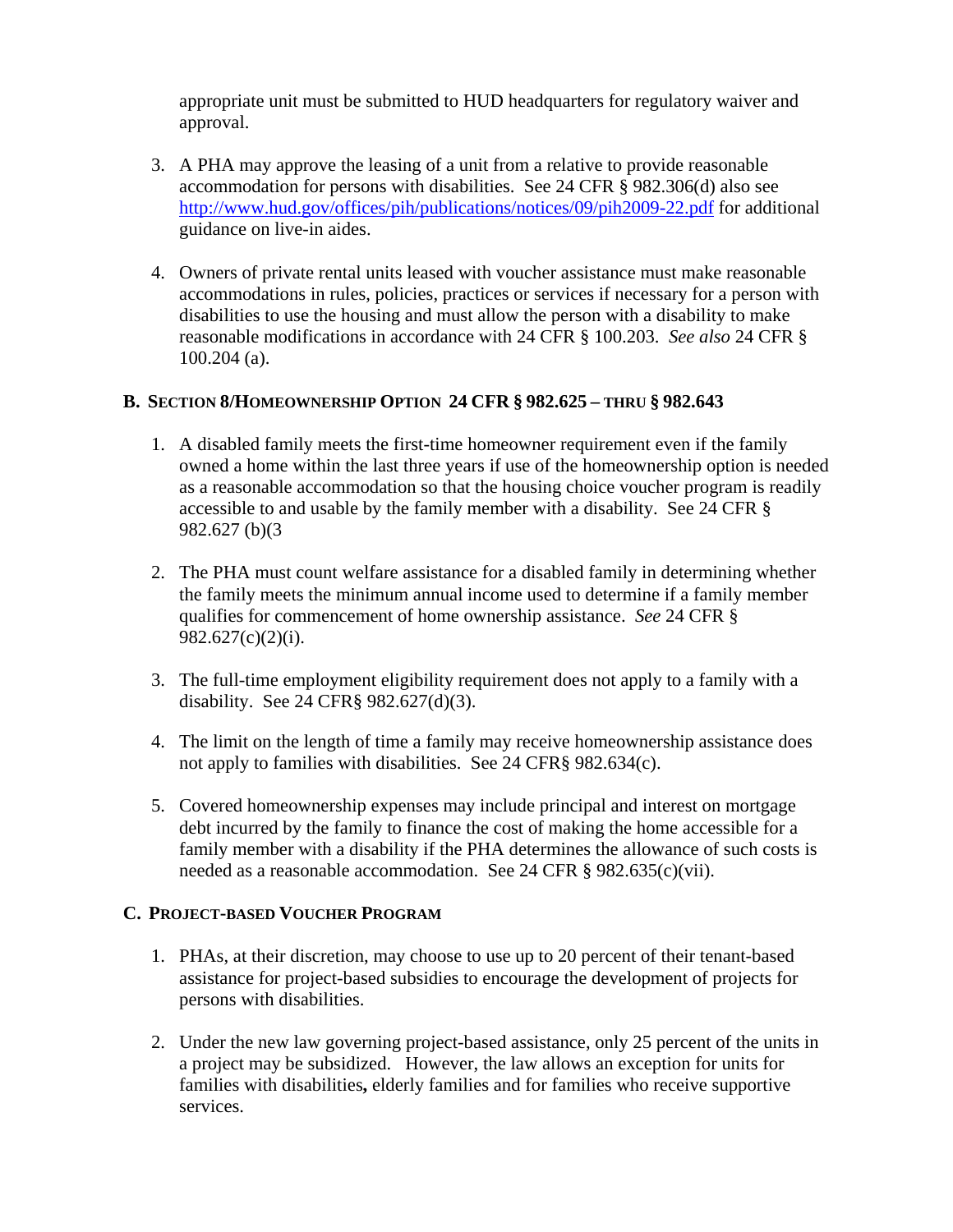**NOTE:** 24 CFR § 983.251(d) states that PHAs may give preference to disabled families who need services offered at a particular project in accordance with certain limits. Limits include: families with disabilities that significantly interfere with the ability to obtain and maintain themselves in housing; families who, without appropriate supportive services, will not be able to obtain or maintain themselves in housing; and for families whom such services cannot be provided in a non-segregated setting. Disabled persons cannot be required to accept the particular services offered in a project. In advertising the project, the owner may advertise the project as offering services for a particular type of disability; however, the project must be open to all otherwise eligible persons with disabilities who may benefit from the services provided in the project.

# **D. CAPITAL FUND PROGRAM**

Planning. Regulations governing the Capital Fund at 24 CFR 968 require compliance with statutory and regulatory requirements prohibiting discrimination against persons with disabilities. PHAs must ensure that all work is in compliance with these requirements in conducting Capital Fund activities.

- a. Substantial Alterations. The requirements for new construction at 24 CFR § 8.22(a) and (b) are applicable for all units that are substantially altered. [s*ee* definition of *substantial alteration* at 24 CFR § 8.23(a)].
- b. Other Alterations. If alterations are not substantial, then PHAs are required to provide accessible units up to 5 percent of the units in the development or replace the elements being modernized with accessible elements in all units of the project. PHAs should provide an additional 2 percent of the units for persons with hearing or vision impairments. *See* 24 CFR § 8.23 (b).
- c. Reasonable Accommodations. PHAs should include in their projections of modernization needs amounts to cover known and projected alterations to units and facilities to address reasonable accommodation requests on a case-bycase basis.
- d. Residents/Advocacy Consultation. PHAs are encouraged to ensure that, at least yearly, residents with disabilities and advocates for persons with disabilities have an opportunity to provide input on modernization plans and activities.

 The housing needs of persons with disabilities, accessible units and compliance with Section 504, the ADA, and the FHA are required to be addressed in accordance with 24 CFR § 903.7. Also, see 24 CFR Part 903 for additional related requirements.

**Note:** Modernization activities covered by statutory civil rights requirements such as Section 504, the ABA, the FHA and the ADA take precedence over non-emergency modernization activities.

# **E. HOPE VI**

1. HOPE VI Notice of Funding Availability (NOFA) Accessibility Requirements.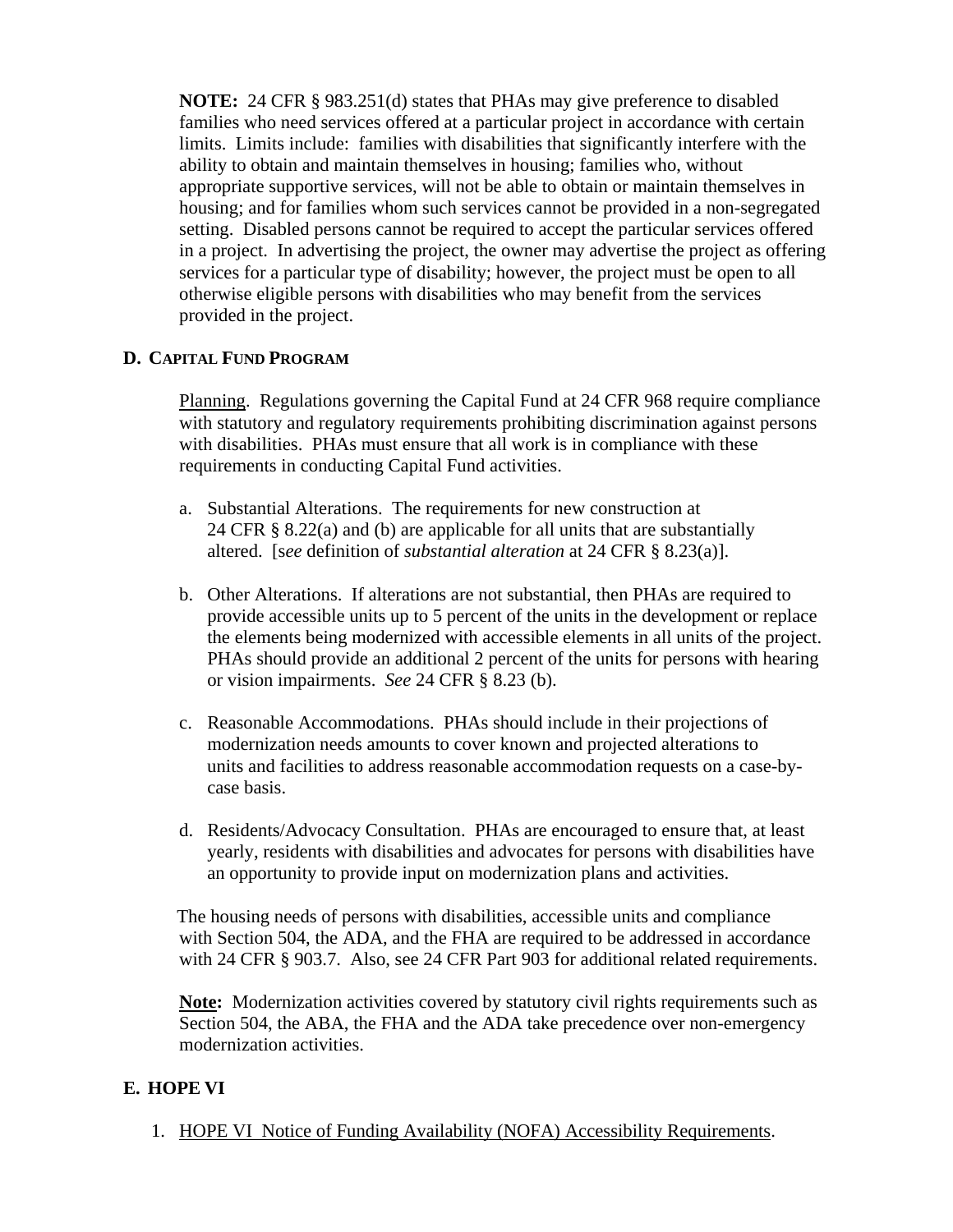The design of proposed new construction and/or rehabilitation of housing must conform to the civil rights statutes and regulations delineated in each Grantee's Grant Agreement.

- 2. Accessible For-Sale Units. The HOPE VI Program encourages PHAs to include 5 percent of for-sale units accessible for persons with mobility impairments and 2 percent for persons with hearing and vision impairments.
- 3. Visitability. The HOPE VI Program strongly encourages making as many "visitable" units as possible. Visibility standards recommended by HUD apply to units that are not otherwise covered by accessibility requirements. The elements of visitability are also described in the Glossary of HOPE VI terms, which are posted to the HOPE VI website. *See* http://www.hud.gov/hopevi.
- 4. Advocacy Consultation/Participation. The HOPE VI Program encourages PHAs to work with local advocacy groups that represent persons with disabilities, the elderly and other special needs populations in developing HOPE VI plans.
- 5. Relocation Units. HOPE VI funds can be used to modify units to be occupied by families in the Housing Choice Voucher Program to make them accessible for residents with disabilities. The Department has determined that the costs of accessibility modification in rental units which are necessary for persons with disabilities who receive tenant-based relocation assistance under the voucher program in connection with a HOPE VI project are eligible HOPE VI expenditures. The method of implementation is to be determined by each individual locality.
- 6. Homeownership Design Handbook. To order a copy of strategies for providing accessibility and visitability for HOPE VI and mixed finance homeownership, go to the publications and resources page of the HOPE VI website at <http://www.hud.gov/offices/pih/programs/ph/hope6/pubs/index.cfm>**.**
- 7. Designated Housing Plans. All allocation plan applications for designated housing are now published on HUD's web site at www.hud.gov/pih.
- 8. Single People with Disabilities. The HOPE VI program encourages 1 bedroom units for single people with disabilities.
- 9. Accessible Townhouse Design. In addition to the designs already available and in use, HOPE VI will continue to explore design alternatives for townhouse dwellings.

# **F. CHOICE NEIGHBORHOOD PROGRAM**

 1. Choice Neighborhood Notice of Funding Availability (NOFA) Accessibility Requirements. Must meet all applicable accessibility standards.

# **G. ADMISSION/OCCUPANCY**

1. Application Process. PHAs must ensure that all employees who are involved in the application process understand how to conduct tenant selection and screening without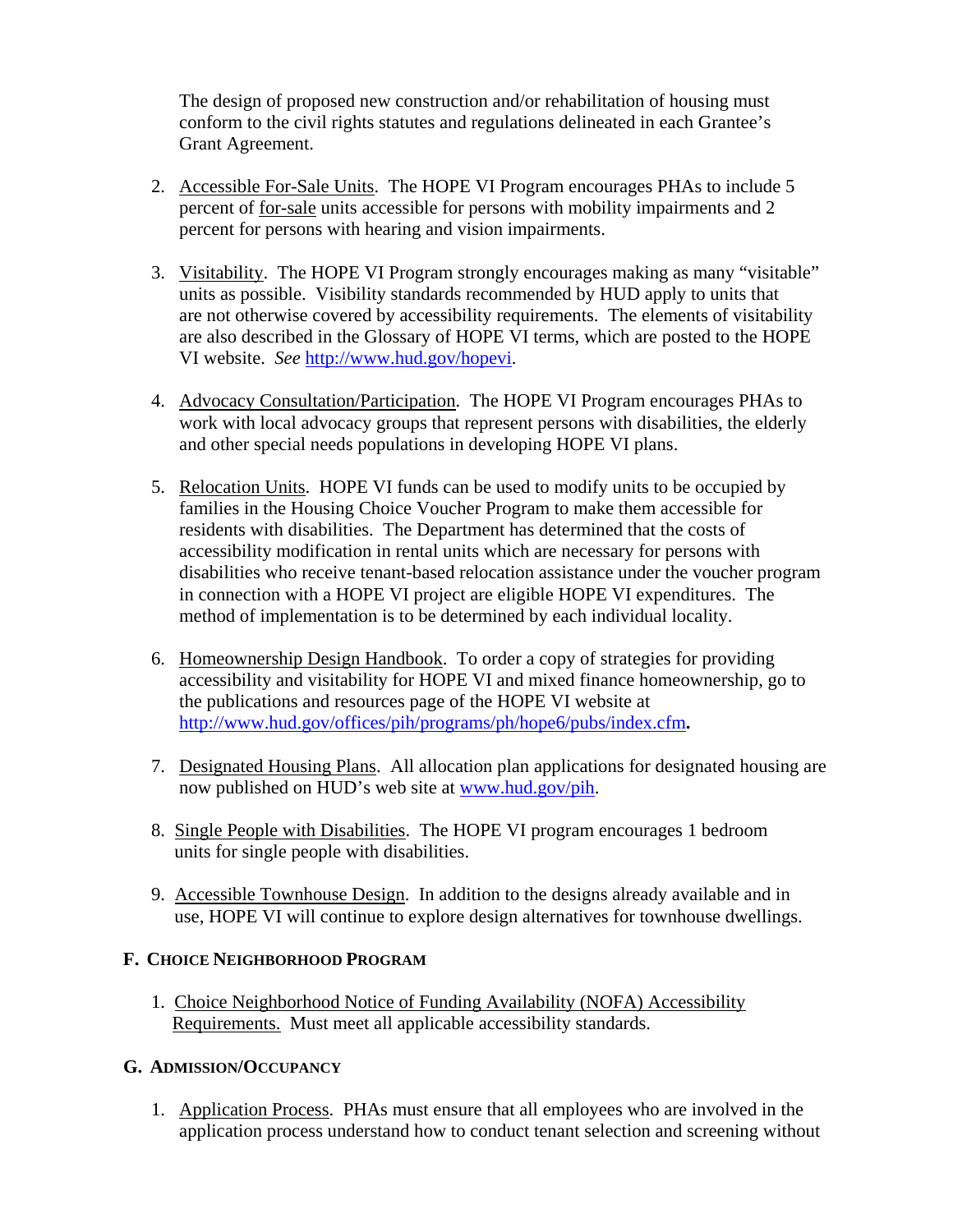discriminating on the basis of any protected class, in particular applicants with disabilities. All application offices must be accessible. The PHA must provide accessible materials for persons with sight and hearing impairments and otherwise provide effective communication, upon request. *See* 24 CFR § 8.6 and § 8.54(c). A PHA must make special arrangements to take the application of persons who are unable to come to the PHA's offices because of a disability. At the initial point of contact with each applicant, the PHA must inform all applicants of alternative forms of communication. *See* 24 CFR § 8.6.

#### 2. Effective Communication/Provision of Auxiliary Aids & Services:

The PHA shall provide appropriate auxiliary aids and services, where necessary, to afford an individual with disabilities an equal opportunity to participate in the PHA's programs, services and activities. In determining what auxiliary aids are appropriate, the PHA shall give primary consideration to the request(s) of the individual with disabilities unless doing so would result in a fundamental alteration of the PHA's programs or in undue financial and administrative burden. If an action would result in such an alteration or burdens, the PHA shall take any other action up to the point that would not result in such an alteration or such burdens but would nevertheless ensure that, to the maximum extent possible, individuals with disabilities receive the benefits and services of the PHA's program or activity.

The PHA is not required to provide individually prescribed devices, readers for personal use or study, or other devices of a personal nature. *See* 24 CFR § 8.6, 28 CFR §§ 35.160 and 35.161.

When the PHA has initial contact with the applicant, resident, or member of the public, the PHA staff should ask whether the applicant, resident, or member of the public requires an alternate form of communication. Examples of alternative forms of communication might include, but are not limited to: the provision of a qualified sign language interpreter; having written materials explained orally by staff either in person or by telephone; provision of written materials in large/bold font; information on audiocassette; permitting applicants to file applications by mail; and permitting alternative sites for the receipt of applications.

In addition, the PHA may never require the applicant to provide, or pay for, his/her own sign language interpreter. Rather, it is always the PHA's responsibility to provide, upon request, a qualified sign language interpreter. However, the PHA's responsibility to provide a qualified sign language interpreter does not preclude an individual's right to have a friend, relative or advocate accompany him/her for purposes of conducting business with the PHA.

3. Live-in-Aides. In some cases, individuals with disabilities may require a live-in-aide. A PHA should consider a person a live-in-aide if the person: (1) is determined to be essential to the care and well being of a family member with a disability; (2) is not obligated to support the family member; and (3) would not be living in the unit except to provide the supportive services. A live-in-aide should not be required to share a bedroom with another member of the household. *See* 24 CFR §§ 966.4(d)(3) and 982.316, 982.402(b).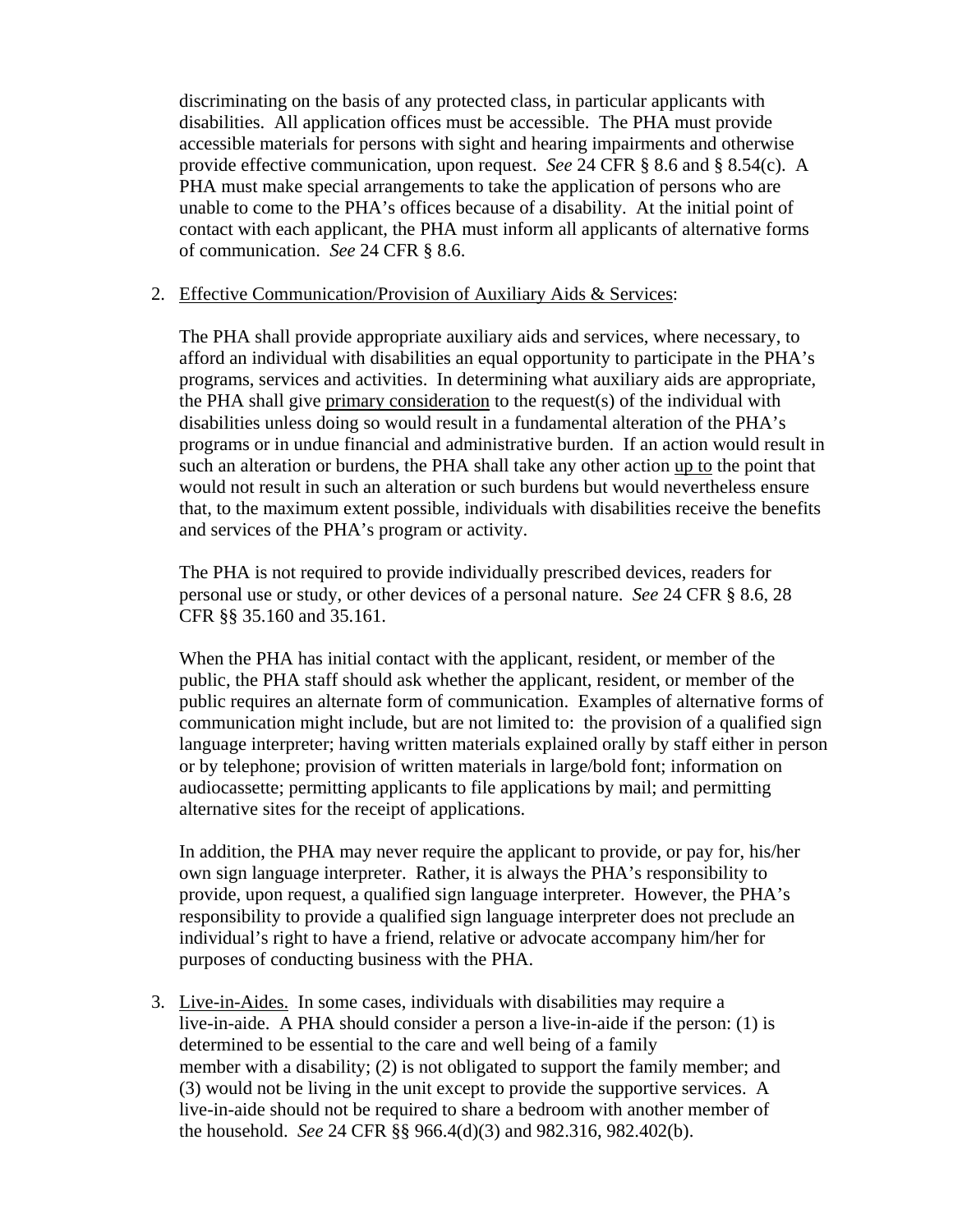- 4. Verification. The PHA may verify a person's disability only to the extent necessary to ensure that applicants are qualified for the housing for which they are applying; that applicants are qualified for deductions used in determining adjusted income; that applicants are entitled to any preference they may claim; and that applicants who have requested a reasonable accommodation have a need for the requested accommodation. A PHA may not require applicants to provide access to confidential medical records in order to verify a disability nor may a PHA require specific details as to the disability. A PHA may require documentation of the manifestation of the disability that causes a need for a specific reasonable accommodation or accessible unit. A PHA may not seek the individual's specific diagnosis, nor may the PHA seek information regarding the nature, severity or effects of the individual's disability.
- 5. Vacant Accessible Units. In order to maximize the use of accessible features of the unit, if an appropriate size accessible unit is not available, a PHA may consider overhousing an applicant with a disability who needs an accessible unit. *See* 24 CFR § 8.27. If there is not an eligible, qualified resident or applicant with disabilities on the waiting list who wishes to reside in the available, accessible or adaptable unit, then the PHA may offer the unit to an applicant on the waiting list or another resident who does not need the accessible features of the unit. *See* 24 CFR § 8.27. However, the PHA may require the applicant or resident to execute a Lease/Lease Addendum that requires the resident to relocate at the PHAs expense to a vacant, non-accessible unit within thirty (30) days of notice by the PHA that there is an eligible applicant or existing resident with disabilities who requires the accessibility features of the unit. See discussion in Section I.B(8).

 In addition, the PHA should maintain an adequate pool of eligible applicants with disabilities who require accessible or adaptable units so that when such a unit becomes available, there is an eligible applicant with disabilities ready and willing to rent the unit. *See* 24 CFR § 8.27. The PHA should also conduct outreach activities for incomeeligible persons with disabilities. The outreach activities may include, but are not limited to publicity/advertising in local print media, contacts with advocacy groups representing persons with disabilities and other entities that come into contact with persons with disabilities such as social service agencies, medical providers, etc.

**Reminder** – As noted previously in Section I.B.8 – "Occupancy of Accessible Dwelling Units" – Section 504 requires that accessible units must be offered first to a current PHA resident in need of the accessible features of the available accessible unit and second to a qualified applicant with a disability on the PHA's waiting list who requires the accessibility features of the vacant, accessible unit. *See* 24 CFR § 8.27.

6. Screening/Reasonable Accommodations. Many applicants with disabilities will pass screening, will not need a reasonable accommodation, will not need special accessibility features, and will be admitted in exactly the same manner as applicants without disabilities. Applicants who fail screening will receive a rejection letter. This letter must provide all applicants with information concerning the PHA's informal review process and their right to request a hearing. The letter must also state that applicants with disabilities have the right to request reasonable accommodations to participate in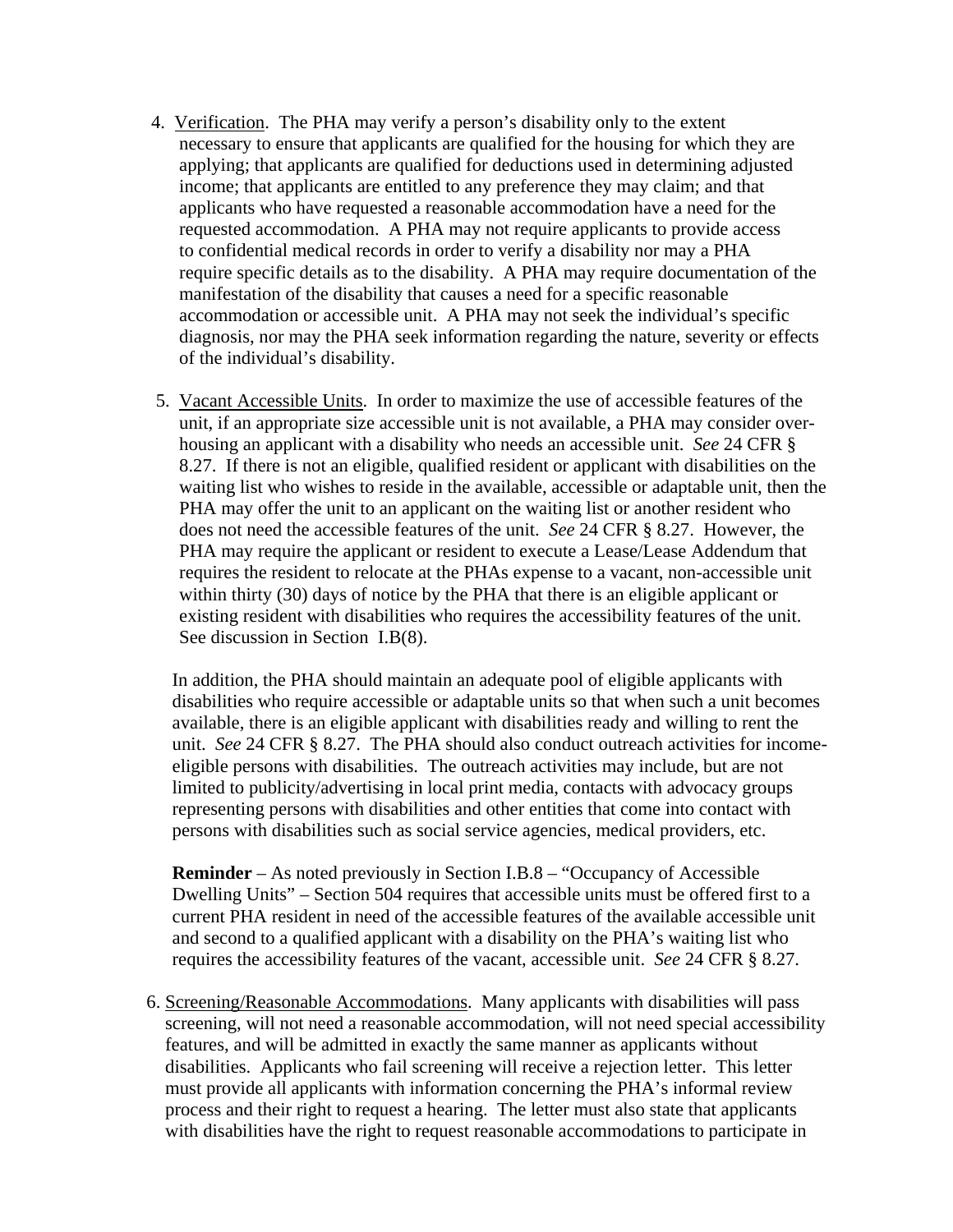the informal hearing process. The PHA is obligated to provide such reasonable accommodation unless doing so would result in a fundamental alteration in the nature of the PHA's program.

If requested by the applicant, a PHA must consider verifiable mitigating circumstances that explain and/or overcome any prior misconduct related to a previous tenancy. If a reasonable accommodation would allow an applicant with a disability to meet the eligibility requirements for housing, a housing provider must provide the requested accommodation.

A reasonable accommodation allows the applicant with a disability to meet essential requirements of tenancy; it does not require the PHA to reduce or waive essential eligibility or residency requirements. Examples of reasonable accommodations include, but are not limited to: physical alteration of units; making services and programs currently located in an inaccessible location in an alternate, accessible location; and revising the PHA's policies and procedures. The PHA should focus on finding a reasonable accommodation that will permit the applicant with a disability to comply with the essential obligations of tenancy. A PHA is not required to excuse the applicant from meeting those requirements. The PHA should provide all applicants with information regarding the PHA's Reasonable Accommodation Policy and Procedures at the time they apply for admission and at every annual re-certification. Each PHA must have a reasonable accommodation policy. The PHA's responsibility to provide reasonable accommodations for applicants and residents is present at all times, including during lease enforcement. See discussion in Section I.B.(7).

- 7. Unit Size. In public housing, a family with a disability may need a unit that is larger than the PHA's permitted occupancy standards. It is unlawful to fail to provide a reasonable accommodation which denies such a family the opportunity to apply for and obtain a larger unit if the disability of the family member requires this type of accommodation.
- 8. Unit Location. In public housing, a family applying for a unit or requesting a transfer may need a first floor unit due to a disability.

**Note**: Persons with disabilities cannot be required to occupy first floor units in elevator buildings, or in non-elevator buildings if the person is able to and wishes to use stairs.

9. Pets: Regular PHA pet policies do not apply to animals that are used to assist persons with disabilities and are necessary as a reasonable accommodation. [An "assistance animal" is an animal that is needed as a reasonable accommodation for persons with disabilities. An assistance animal is not considered a "pet" and thus, is not subject to the PHA's pet policy. Assistance animals are animals that work, provide assistance, perform tasks for the benefit of a person with a disability or provide emotional support that alleviates one or more identified symptoms or effects of a person's disability.] *See*  regulation published on October 27, 2009, 24 CFR Part V, Pet Ownership for the Elderly and Persons with Disabilities, Final Rule.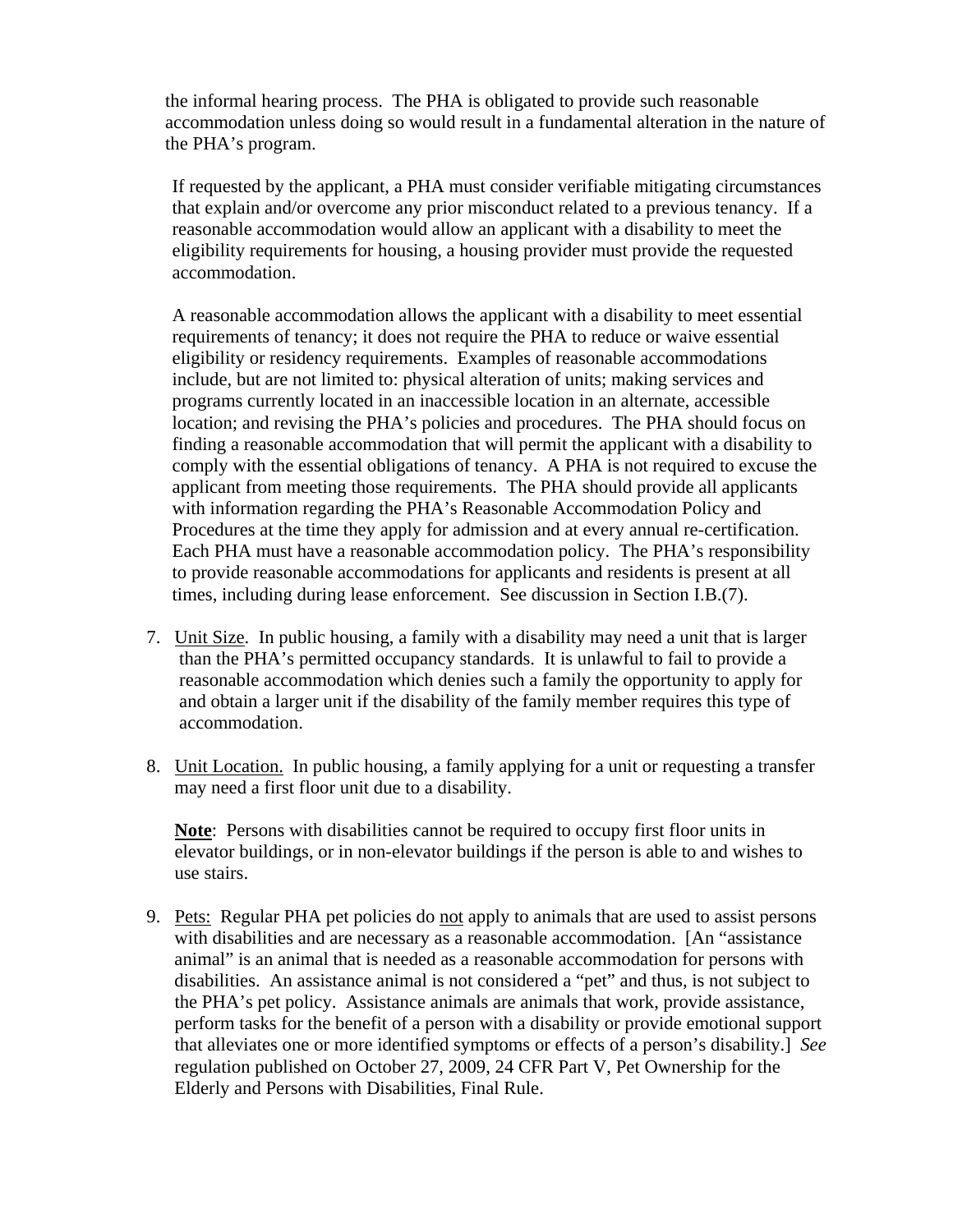A PHA may not refuse to allow a person with a disability to have an assistance animal merely because the animal does not have formal training. Some, but not all animals that assist persons with disabilities are professionally trained. Other assistance animals are trained by the owners and, in some cases, no special training is required. The question is whether or not the animal performs the assistance or provides the benefit needed by the person with a disability.

Assistance animals are exempt from a PHA's "pet" restrictions or a PHA's policy requiring pet deposits or monthly pet fees. However, all reasonable lease provisions relating to health and safety apply to assistance/service animals such as maintaining the premises in a clean and sanitary condition and ensuring that neighbors enjoy their premises in a safe and peaceful manner.

# **H. VISITABILITY**

1. Visitability Concept. Although not a requirement, it is recommended that all design, construction and alterations incorporate, whenever practical and economical, the concept of visitability in addition to the requirements under Section 504, the Architectural Barriers Act, Title II of the Americans with Disabilities Act and the Fair Housing Act.

 Visitability is a design concept, for very little or no additional cost, that enhances the ability of persons with disabilities to interact with their neighbors, friends and associates in the community. *See* www.huduser.org/publications/pubasst/strategies.html.

- 2. Design Considerations. Visitability design incorporates the following in all new construction or alterations, in addition to other requirements mandated by the accessibility laws discussed in this Notice, whenever practical, for as many units as possible within a development:
	- a. Provide at least one entrance grade (no steps) approached by an accessible route such as a sidewalk; and
	- b. Provide an entrance door, and all interior passage doors, that are at least 2 feet 10 inches wide allowing 32 inches of clear passage space.
- 3. Benefits of Visitability. Visitability also expands the availability of housing options for individuals who may not require full accessibility. It will assist PHAs in making reasonable accommodations and reduce, in some cases, the need for transfers when individuals become disabled in place. Visitability will also improve the marketability of units.

#### **I. ACCESSIBILITY FUNDING SOURCES**

PHA Capital Fund, PHA operating budgets, PHA operating reserves, PHA Housing Choice Voucher administrative fees and administrative fee reserves, State or local Community Development Block Grant funds, State and local HOME Program funds, Corporate donations, non-profit contributions from organizations such as Rotary Clubs, Lions Clubs, sororities/fraternities, etc., subject to applicable program requirements.